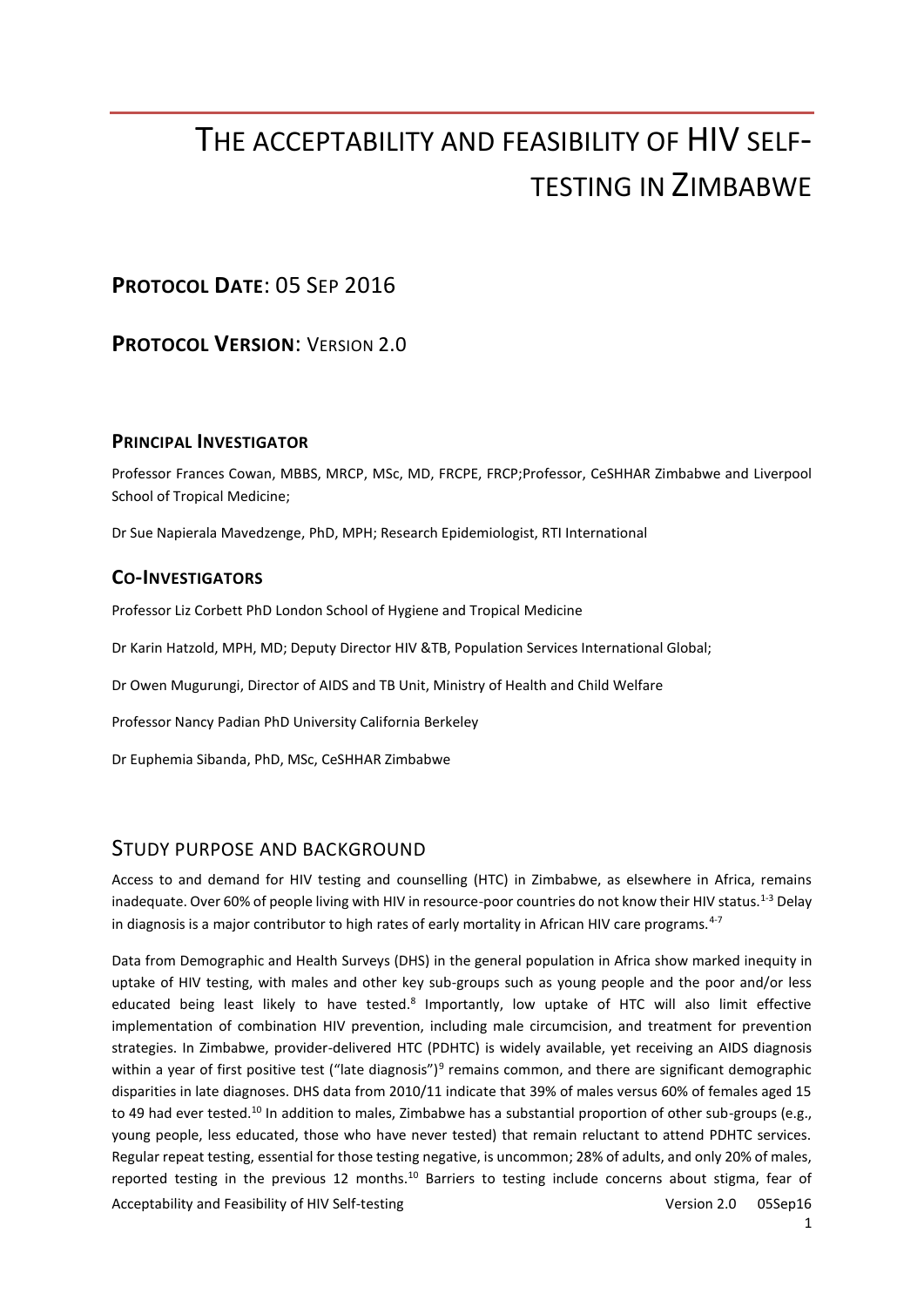prognosis, lack of awareness of HIV risk, and the inconvenience, transportation and opportunity costs incurred.<sup>11,</sup> [12](#page-21-1)

Sex workers are a marginalized group in Zimbabwe and elsewhere, who are disproportionately affected by HIV.<sup>[13](#page-21-2)</sup> However, the current rates of sex worker enrolment in HIV testing, treatment and retention in care do not reflect their heightened levels of risk.[13](#page-21-2) This is not only an issue of health equity, it also of great public health importance. Sex workers with undiagnosed and untreated HIV risk onward transmission to their clients and regular partners, with whom condom use is rarely consistent. Historically data on sex worker rates of HIV testing are scant, although sub-optimal when reported, e.g. 4% of sex workers surveyed in Somalia had ever tested,<sup>[14](#page-21-3)</sup> and 38% in the Democratic Republic of Congo.<sup>[15](#page-21-4)</sup> In Zimbabwe, data from a nationally representative survey conducted in 2011-2012 indicated that 1.3% of sexually active women reported 2 or more transactional sex partners in the past 6 months, and these women were least likely to have had more than one HIV test in their life. Among women who reported being HIV positive, those reporting 2 or more transactional sex partners were the least likely to report accessing anti-retroviral therapy (ART) (p<0.032). Barriers to testing among sex workers include those faced by others in developing country settings, including lack of awareness of services, distance to facilities, transportation costs, opportunity costs, time constraints, and fear of a positive result.[16-18](#page-21-5) Additional barriers unique to sex work include anxiety about contact with authorities and concern about confidentiality, particularly that other sex workers or potential clients may learn their status.[19](#page-21-6) Increasing the engagement of sex workers in HIV testing as the first step towards prevention and care services will minimize health inequity, and by increasing timely initiation of ART, is likely to reduce sexual transmission of HIV to their partners and clients.

HIV self-testing, where an individual collects their own sample and conducts the HIV test privately without a provider, has the potential to substantially scale up acceptability and access to testing both in the general population as well as in hard-to-reach populations such as sex workers, in a manner that is low-cost, confidential, and empowering for users. Rapid testing technologies include simple-to-use oral HV tests that offer high sensitivity and specificity, ideal for self-testing strategies.<sup>[20,](#page-21-7) [21](#page-21-8)</sup> Early research suggests that self-testing is acceptable, with high uptake and accuracy of results. For example, in a community-based study in Malawi, 92% of participants opted for supervised self-testing over standard PDHTC, including a high proportion of men and first time testers, key groups that are historically reluctant to test. Accuracy was >99% as compared to confirmatory testing by a trained health worker.<sup>[22](#page-21-9)</sup> Empirical research on self-testing is limited, and research has not yet been conducted on HIV self-testing in Zimbabwe. Self-testing in the general population in Zimbabwe may be a useful strategy for addressing many of the identified barriers to testing among those who remain reluctant to test using current provider-delivered strategies. To date, there has been no research on HIV selftesting among sex workers, a population for which self-testing may be particularly appropriate due to their heightened risk, need for regular repeat HIV testing, and typically a familiarity with HIV testing and modes of transmission.

#### SELF-TESTING IN THE GENERAL POPULATION

#### THE PARENT PROGRAMME

Population Services International, Zimbabwe (PSI/Z), our implementing partner, has 18 static HTC clinics nationwide and utilizes outreach teams to conduct mobile testing. They also conduct point-of-care CD4 testing, medical male circumcision, TB diagnosis, and have a network of New Life centres providing post-test counselling and support. They utilize barcoded client ID numbers that are used on participant documents and referral forms for HIV services. PSI collaborates with the Ministry of Health and Child Welfare (MOHCW - also partnering with us on this research), to refer PSI/Z clients identified as HIV-infected to government ART clinics nationally.

We will adapt a culturally appropriate set of materials to support safe and accurate self-testing, and evaluate the acceptability and uptake of HIV self-testing among the general population HTC clients in Zimbabwe, as a

2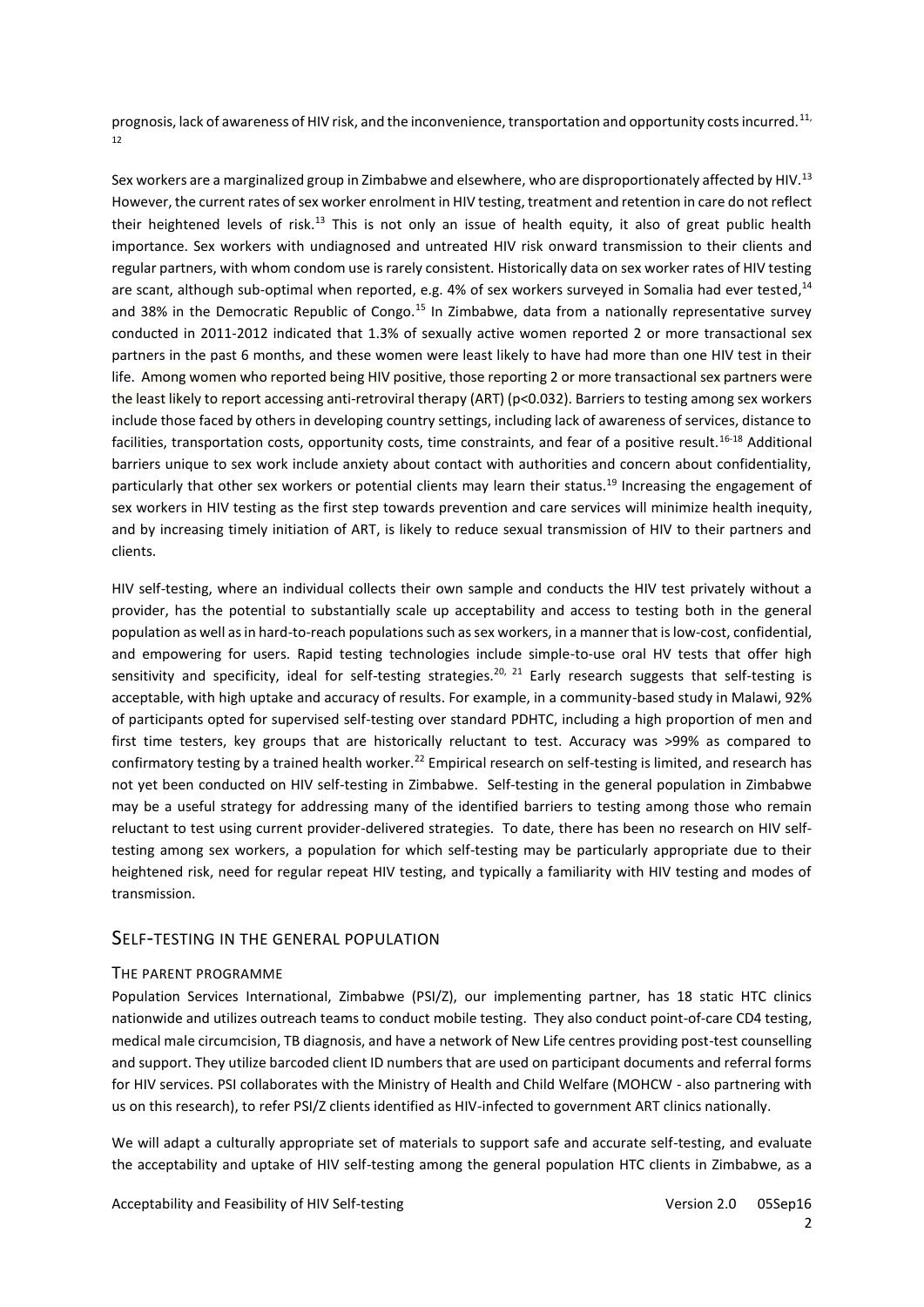means to increase regular repeat testing and early access to HIV treatment and care. We will conduct formative work to maximize and measure linkage to onward HIV care services. We will then evaluate the offer of selftesting versus PDHTC in communities to compare preference for testing methods and to assess key characteristics and linkage to HIV services by testing method. We will collect qualitative data in order to explore important contextual aspects of self-testing. Among HIV positive clients who were referred for HIV care (both self-testers and those who opted for PDHTC), we will conduct pilot discrete choice experiments (DCE) in order to get an insight into the relative importance of factors that are considered barriers and facilitators to linkage to care after HIV testing. In addition, in preparation for a large trial of methods for community-based distribution of self-test kits and promoting linkage to care, we will pilot a home distribution model where community based distribution agents (CBDAs) will distribute self-test kits in their communities.

### SELF-TESTING AMONG SEX WORKERS

#### THE PARENT PROGRAMME

Zimbabwe's National Sex Worker Program, which began in 2009, works with sex workers in cities and along highways to improve their engagement with HIV prevention and care services. The program operates out of clinics that are tailored to accommodate sex workers, located in convenient and discreet locations, with staff trained to work with the unique needs of sex workers in a friendly and non-judgmental environment. Specifically the project combines community mobilization with risk reduction counselling and efforts to increase rates of HIV testing. For those testing positive for HIV the program assists with referral and engagement in government HIV care services including CD4 count testing, access to ART, and providing support for adherence to treatment. For those testing negative, women are encouraged to engage in regular repeat HIV testing. The program currently operates out of 16 sites nationally, including 3 fixed sites in urban areas and 13 mobile sites on major highways across the country. Based on the success of the program thus far, funding has been increased to expand to 36 sites by December 2013.

We will utilize the adapted self-testing materials for the general population, first ensuring that the materials are appropriate and comprehensive for the population of sex workers, making any modifications as necessary. We will then conduct a pilot observational study where self-testing is offered alongside PDHTC to evaluate uptake and acceptability of self-testing, and conduct a qualitative analysis to explore various important aspects of selftesting among this population. Using findings from the qualitative study, we will finalise a model for distributing HIVST kits at all the static sites offering services to female sex workers in Zimbabwe (Mbare, Bulawayo, Mutare, Gweru, Masvingo and Karoi).

# AIMS

The specific aims of this research are as follows:

- 1. Develop a culturally relevant set of materials for the promotion and support of HIV self-testing and linkage to care in Zimbabwe (i.e. a "product") that utilizes written and pictorial instructions.
	- 1.1 Conduct cognitive interviewing to ensure understanding of written materials

1.2 Determine acceptability and accuracy of self-testing through supervised self-testing among PSI HTC clients

2. Conduct an observational study comparing the offer of self-testing versus PDHTC in six to twelve peri-urban communities in Zimbabwe to examine (a) preferred testing method, (b) key characteristics of testers by testing method, including gender, age, education, socioeconomic status, couples testing, and testing history; and (c) the proportion of testers that link to prevention/care services appropriate to their HIV status, by testing method; (d) relative importance of factors that influence linkage to care, using a discrete choice experiment.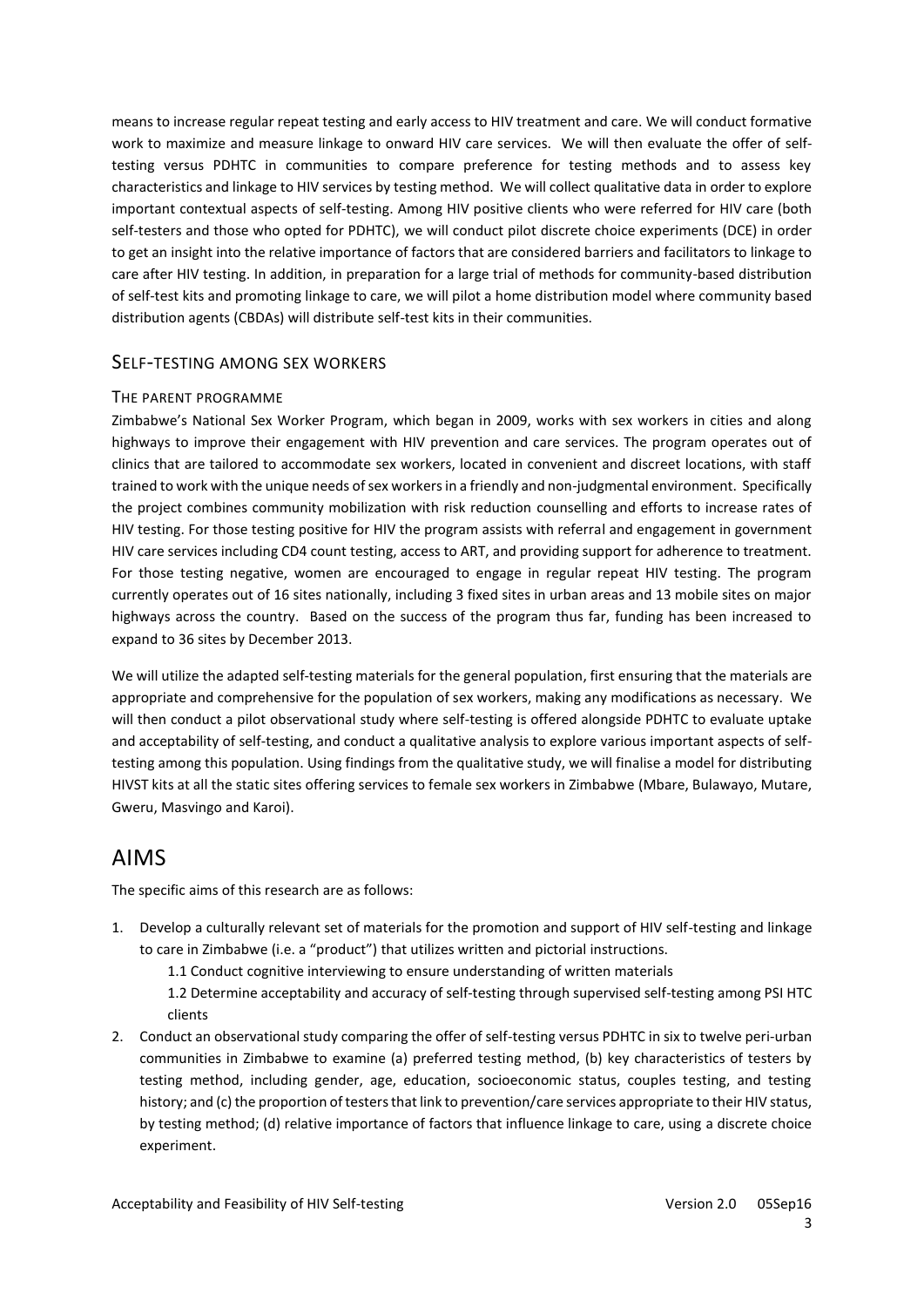- 3. Explore qualitatively, among participants and health care workers why people chose to self-test, how and where people self-test (in the presence of partner/friend, at home, etc), why people did or did not link to care, strategies to promote and support self-testing and linkage to care, potential safety or other concerns around self-testing, and the expressed demand for self-testing.
- 4. Conduct pilot research among sex workers, to determine accuracy, uptake and acceptability of self-testing as compared to standard HTC among sex workers.
	- 4.1 Determine acceptability and accuracy of self-testing among sex workers through supervised selftesting
	- 4.2 Offer self-testing alongside PDHTC at Mbare SW clinic and determine uptake and acceptability in this group. Explore qualitatively various aspects of self-testing among sex workers including demand for self-testing, how women self-test (in the presence of a partner/friend, at home, etc); alternative strategies to promote and support self-testing and linkage to care; and safety or other concerns around self-testing.
	- 4.3 Offer self-testing alongside PDHTC at five other static SW clinics in Zimbabwe
- 5 Pilot community based distribution of HIV self-test kits in one community in Mashonaland Central.

# STUDY DESIGN

# STUDY DESIGN OVERVIEW

Materials to support safe, accurate self-testing and linkage to care will be adapted from other African contexts for use in Zimbabwe (Aim 1). Among a general population of HTC clients, cognitive interviewing will be employed to ensure understanding of these materials (Aim 1.1). We will then conduct supervised self-testing among HTC clinic attendees to evaluate accuracy and acceptability of self-testing using the adapted materials (Aim 1.2). Materials will be iteratively refined to ensure a high level of accuracy (>95% sensitivity and specificity). When the materials have been finalized, we will conduct an observational study among the general population in six to twelve peri-urban communities around Harare, comparing the offer of self-testing versus PDHTC in terms of uptake as well as linkage to onward services (Aim 2). Qualitative data will be collected from a sub-set of aim 2 participants and from PSI and MOHCC health care workers, to evaluate key factors such as views on self-testing, why, where and how people self-test, and barriers and facilitators to linkage to onward HIV services, and any safety concerns We will also interview relevant individuals to identify enablers and barriers in the regulatory environment for HIV self-testing (Aim 3).

Using the materials developed in Aim 1, we will conduct pilot research to evaluate acceptability, uptake and accuracy of self-testing among a sex worker population (Aim 4). We will conduct supervised self-testing among sex workers attending a dedicated sex worker clinic in Harare, and will adapt the self-testing materials to ensure a high level of accuracy in this population (Aim 4.1). We will then offer self-testing alongside PDHTC at the dedicated sex worker clinic to evaluate uptake and acceptability of self-testing as compared to PDHTC (Aim 4.2). Qualitative data will be collected from sex workers opting to self-test in order to evaluate key factors such as demand for self-testing, how to promote linkage to onward HIV services, and any safety concerns.

Finally, we will pilot the distribution of self-test kits in the community using community based distribution agents, CBDAs. During this phase, we will observe and assess completeness and quality of CBDA training, individuals from randomly selected households will be asked to participate in a survey about receipt and use self-test kits. Also, 300 individuals from randomly selected households will be asked to participate in discrete choice experiments which are aimed at exploring the relative preference of various components of a self-test kit distribution model.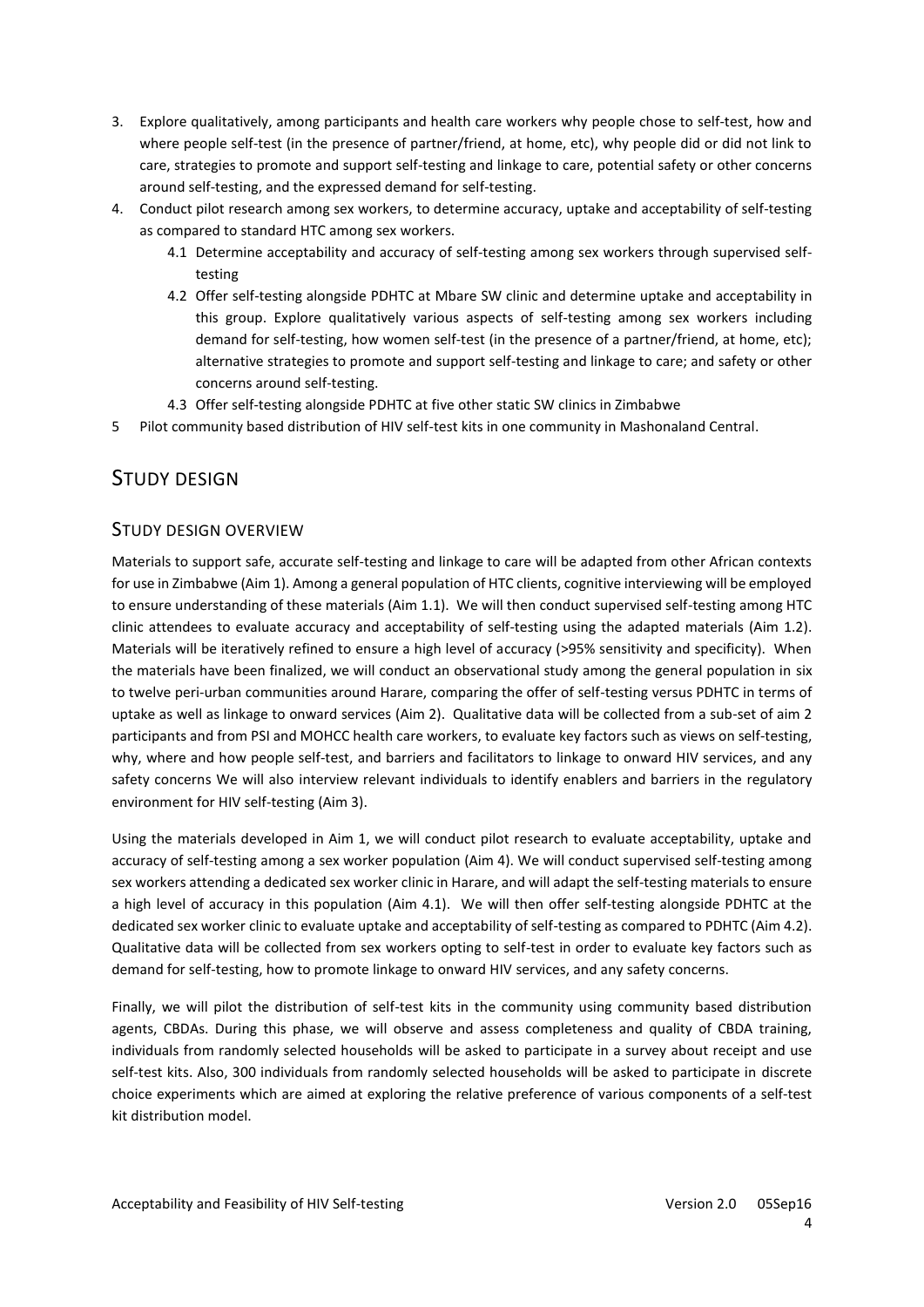# STUDY LOCATION

The proposed study will take place in partnership with colleagues at the MOHCW, PSI/Z, and the Centre for Sexual Health and HIV AIDS Research (CESHHAR), Zimbabwe. Aims 1-3 and 5 of this study will be carried out in close collaboration with our implementing partner, PSI/Z, utilizing their network of static and mobile testing facilities. PSI/Z has 18 static HTC clinics nationwide and conducts mobile testing with four daily outreach teams testing 160–240 people per day, 5 days a week. Teams visit 90 outreach points per month around Zimbabwe, with each community visited once every 3 months. Data for Aim 1 will be collected at PSI/Z's largest static HTC clinic in Harare, which sees about 5000 clients per month. Aims 2 and 3 will be implemented in peri-urban communities around Harare, which are part of PSIZ's HTC mobile outreach effort. Aim 5 will be implemented in rural Mazowe, in Mashonaland Central Province.

Aim 4 will be implemented at the MOHCW National Sex Worker Program's (NSWP) static clinic in Mbare. This clinic is the NSWP's largest static clinic, and roughly 50% of women seen at the clinic are HIV-negative or of unknown HIV status.



FIGURE 1. OVERVIEW OF STUDY DESIGN

# ELIGIBILITY CRITERIA

### AIM 1

Data for Aim 1 will be collected among a general population of static HTC clinic attendees who meet the eligibility criteria described below.

Eligibility criteria will be as follows:

- Age 18 or older (legal age of consent)
- Willing to provide written informed consent for participation (including consent for possible future contact).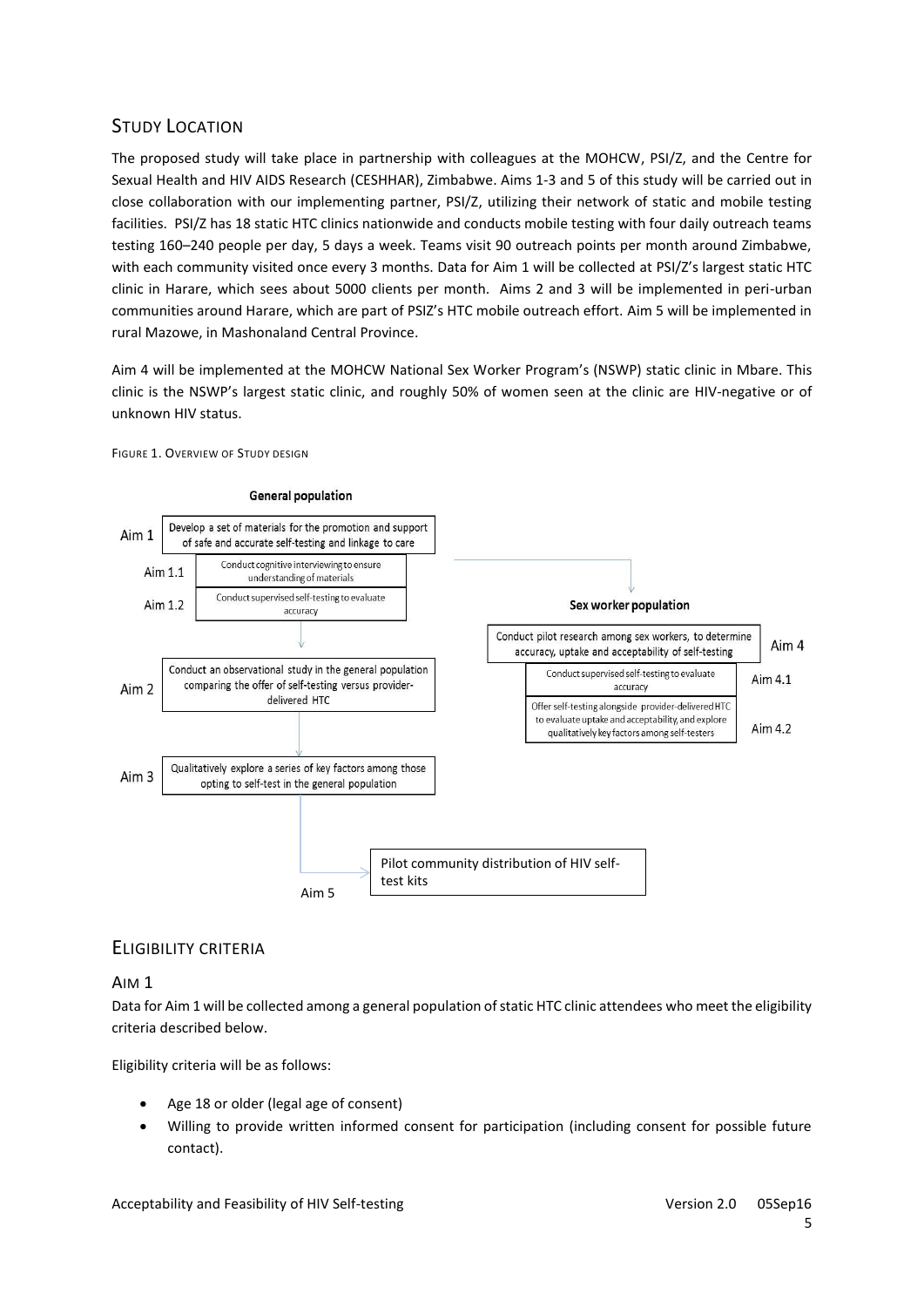# AIMS 2-3

Eligibility criteria for Aims 2 and 3 are as follows:

- Age 18 or older (legal age of consent)
- Using a personal mobile phone
- Willing to provide a personal mobile phone number
- Willing to provide written informed consent for participation (including consent for possible future contact).

### AIM 4

Data for Aim 4 will be collected among a sex worker population attending the Mbare sex worker clinic who meet the eligibility criteria described below.

Eligibility criteria will be as follows:

- Age 18 or older (legal age of consent)
- Currently working as a sex worker (has exchanged sex for money in the past 90 days)
- Living or working in the area served by the National Sex Worker Program (for at least 1 month)
- HIV-negative or of unknown HIV status, defined as never having received a positive HIV test result (not required for Aim 4.1)
- Using a personal mobile phone and willing to provide a personal mobile phone number
- Willing and able to provide informed consent

### AIM 5

In aim 5, community-based distribution of HIV self-test kits will be piloted. CBDAs will distribute self-test kits to each household, according to number of household members who are at least 16 years old (based Ministry of Health policy that the age of consent for HIV testing is 16 years) and who would like to self test for HIV.

Following test distribution, individuals from randomly selected households will be asked to participate in a household survey about receipt and use self-test kits and/or discrete choice experiments which are aimed at exploring the relative preference of various components of a self-test kit distribution model.

Eligibility criteria for both the survey and discrete choice experiments:

- At least 16 years of age
- Willing and able to provide written informed consent (assent and parent/guardian consent if less than 18)
- Having resided in the community for the last two months

# STUDY DESIGN, METHODS, AND PROCEDURES

# HIV SELF-TEST KITS

We will use the Oraquick Advance oral fluid-based rapid test for this research. Oraquick Advance is not currently approved for self-testing in Zimbabwe, therefore participants will be notified in the informed consent process that self-test kits are for research only, and results are preliminary and should be confirmed by a health care professional. There are a host of free public testing sites around Harare and a list of these sites will also be included with the test kit. Free testing is also available at the Mbare sex worker clinic, or any other sex worker clinic in the NSWP, and this information will be provided with test kits distributed to sex workers.

Acceptability and Feasibility of HIV Self-testing Version 2.0 05Sep16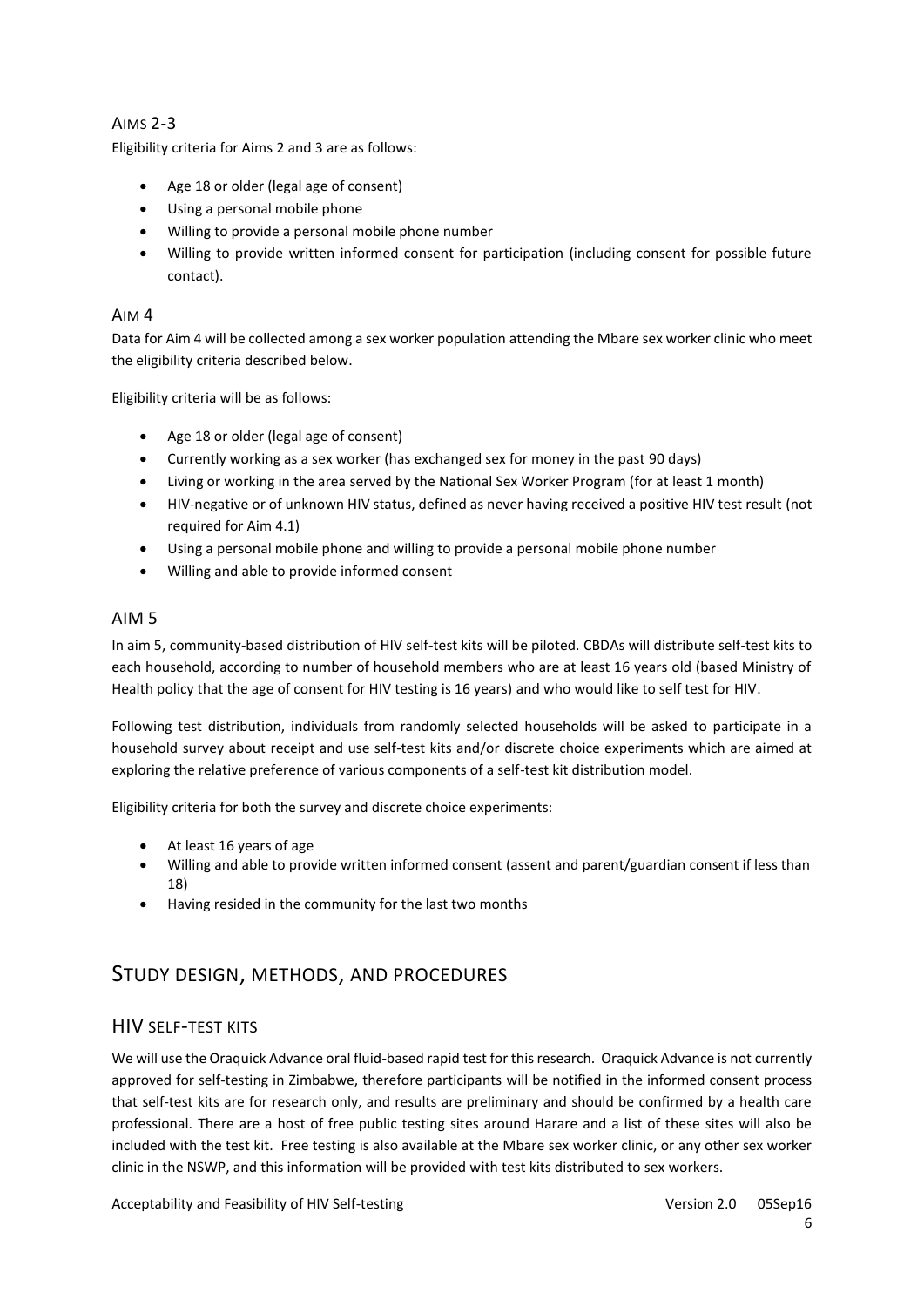# AIM 1

Materials developed in Malawi, South Africa and Kenya to promote and support safe and accurate HIV selftesting and encourage linkage to care will be adapted for use in Zimbabwe. This will consist of modifying written instructions and enhancing pictorial instructions for clarity. Locally relevant information will be added, such as where to go for confirmatory testing and onward HIV prevention and care services. A local 'helpline' number will also be added to the set of supporting materials, which participants may call for further information, counselling and support. Materials will be translated into local languages.

### AIM 1.1

We will conduct cognitive interviewing among HIV-negative clients of the New Africa House static HTC clinic in Harare and PSI mobile testing in Shamva to ensure comprehension of the adapted materials and their translation into local languages.

### RECRUITMENT FOR AIM 1.1

Recruitment will be conducted through convenience sampling of HTC clients who attend the New Africa House HTC clinic and PSI mobile testing in Shamva. Participants will be asked to participate in cognitive interviewing related to the adapted self-testing materials. Approximately 5-15 participants who meet the eligibility criteria for Aim 1 (described above) will be enrolled.

# DATA COLLECTION FOR AIM 1.1

Written and pictorial materials to support self-testing that have been adapted and translated into local languages, will be evaluated and refined through cognitive interviewing. This will consist of discussing with participants their understanding of the adapted self-testing materials as they go step by step through the process of testing themselves, and discussing their understanding of the materials to assist with linkage to post-test services, including counselling, repeat testing, and treatment and care services.

### AIM 1.1 ANALYSIS

Modifications to the materials will be made based on feedback from participants participating in cognitive interviewing, in order to improve understanding of these supporting materials. Self-testing materials adapted and modified in Aim 1.1 will be utilized in Aim 1.2.

# AIM 1.2

Supervised self-testing will be conducted among HTC clinic attendees in order to evaluate and improve the accuracy of self-testing using supporting materials.

# RECRUITMENT FOR AIM 1.2

To carry out supervised self-testing, we will again use convenience sampling of New Africa House HTC clients. We will also sample a small population in the district of Shamva, to ensure the supporting material we develop are also appropriate and understandable among a rural population. The study population will consist of those who have presented for HTC services at the clinic, and thus may not be representative of the general population. However, our aim is to work out the modalities of offering self-testing, which is better done in a controlled setting such as the HTC clinic.

### DATA COLLECTION FOR AIM 1.2

Clients participating in supervised self-testing will be issued a study identification number. Following written informed consent they will complete a brief interviewer-administered questionnaire using a personal digital assistant (PDA) to collect socio-demographic data, reasons for HIV testing, testing history, and interest in selftesting. After pre-test counselling, participants will be given the self-testing materials in the language of their choice, and a results card on which to indicate their test result. For participants who provide explicit consent for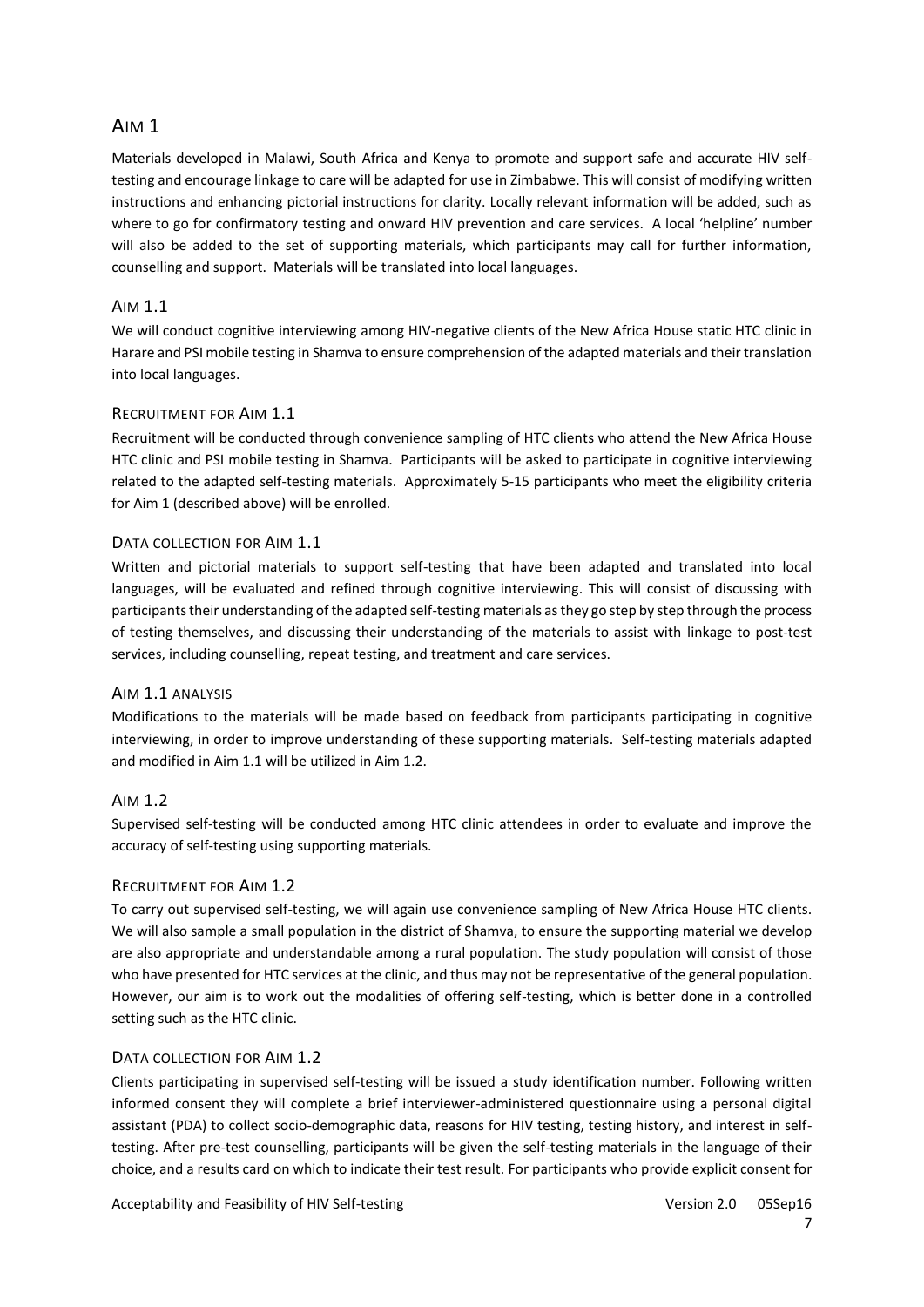this, a video camera will be set up in the self-testing room and will record the participant as they perform the self-test procedures. This video documentation of the self-testing process will help us to determine which selftesting steps participants find more or less difficult, and to identify where any errors have occurred. Participants will provide a fingerprick blood sample for confirmatory rapid HIV testing using the standard MOHCC HIV testing algorithm used at the clinic, which will be conducted while the participant is carrying out self-testing. The participant will be left alone to conduct the self-test for around 30 minutes.

When self-testing is complete, a nurse counsellor will review the results card and evaluate the test kit to determine if the self-test was performed correctly, and results read accurately. Participants will be given results of the confirmatory test and post-test counselling will be provided. An interviewer-administered semi-structured post-test questionnaire will be administered to collect information on self-testing materials, the self-testing experience, potential strategies to promote and support self-testing and to facilitate linkage to care, and potential safety or other concerns. Participants may be distressed after receiving their test result and will not be coerced in any way to take the post-test questionnaire. However, those unwilling to complete the questionnaire at this time will be asked for permission to contact them at a later date to complete the questionnaire by phone. Participants will receive \$5 for their participation in the study in line with recommendations by MRCZ.

Once we have finalized our self-test instructions, we will also develop a video which will provide a visual demonstration of each of the self-testing steps, as outlined in the instructions. This will form a component of our self-test supplementary materials. To ensure good understanding of the video, and to evaluate if this facilitates the self-testing process, a small proportion of participants who participate in supervised self-testing in Shamva will be shown this video prior to testing themselves.

#### AIM 1.2 ANALYSIS

At New Africa House in Harare, accuracy of testing, participant feedback on self-testing materials, and where available, video recording of the self-testing process, will be evaluated after every 20 participants, and materials will be revised as needed to improve comprehension and test accuracy. Instructions will be considered final when participants express a clear understanding of self-testing materials and a sensitivity and specificity of >95% (the FDA Blood Products Advisory Committee recommended acceptable minimal performance for sensitivity) $^{23}$  $^{23}$  $^{23}$ are attained as compared with confirmatory testing among at least 50 participants. We will then use these selftesting materials to conduct supervised self-testing in Shamva in the context of routine PSI mobile outreach for HTC. Materials will be evaluated for accuracy among an initial 20 participants. Materials will be revised as needed to improve comprehension and test accuracy. We will then continue to evaluate these materials among an additional 10 participants in an iterative manner until participants express a clear understanding of the materials and we achieve a sensitivity and specificity of >95% as compared with confirmatory testing among at least 20 participants (i.e. 19/20 participants achieve accurate test results). We will also use post-test questionnaire data to finalize our strategy for the promotion of community-based self-testing and engagement in post-test HIV services. We will introduce the video to participants in Shamva after we have finalized our instructions, and we will evaluate if this facilitates the self-testing process based on test results and post-test questionnaire data. The final strategy and materials (informed by Aim 1.2) will be implemented in Aim 2 and 4.

### SAMPLE SIZE CONSIDERATIONS

We estimate 90–220 people will participate in supervised self-testing in Aim 1.2 at New Africa House, and approximately 20-90 participants in Shamva, depending on comprehension of self-testing materials. Approximately 5-40 participants in Shamva will view the self-testing video. With the large volume of clients/month seen at the New Africa House clinic (about 5000), as well as the extensive mobile outreach conducted by PSI in Shamva, we do not anticipate any difficulty in recruiting the required number of participants within 1-3 months.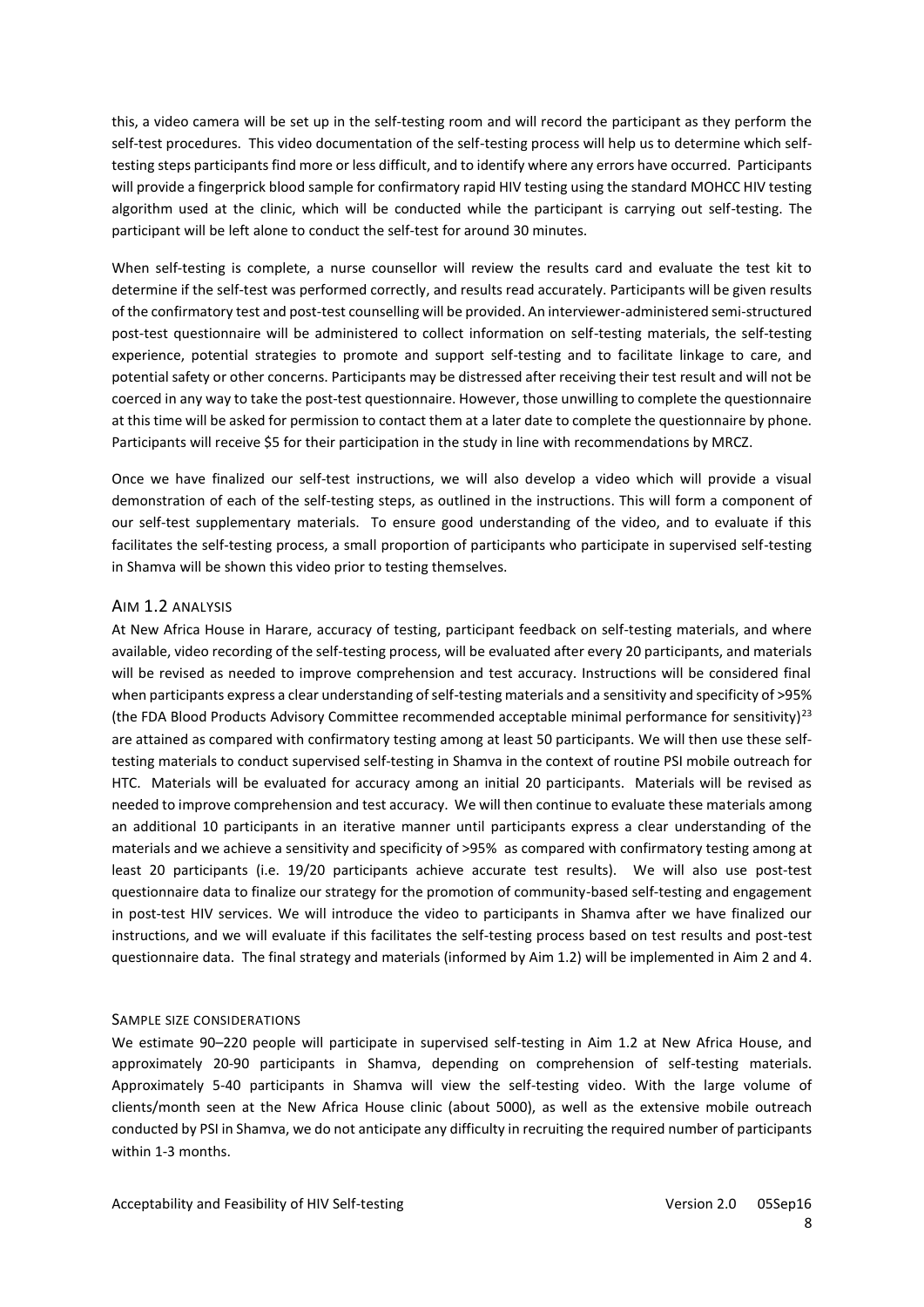# AIM 2

In peri-urban communities, PSI/Z mobile outreach teams accompanied by study staff will promote the option to test using either provider-delivered HTC or self-test. Those opting to self-test will be given a self-test kit supported by the materials refined in Aim 1. All participants will register their mobile phone number with the study in order to track engagement with post-test services.

#### RECRUITMENT FOR AIM 2

Participants will be recruited from the general population in four to eight peri-urban communities targeted for PSI/Z mobile testing. Adapting a model already in use by PSI/Z, we will enhance PSI/Z's community outreach demand creation for HIV testing by including the option of HIV self-testing. We will go to communities in advance to promote the option of HIV self-testing or PDHTC and inform them of when we will be in their community. Temporary testing sites will be set up on the designated date. All adults presenting for testing who meet the eligibility criteria and are willing to provide informed consent will be enrolled.

Participants who were referred for HIV care, regardless of choice of testing method, will be invited to participate in a pilot discrete choice experiment (DCE) which is aimed at giving insight into the relative importance of factors that facilitate or hinder linkage to post-test services. The factors to be tested will be determined using findings from the qualitative research that is detailed in this protocol and those from prior research that was conducted by CeSHHAR Zimbabwe.

#### DATA COLLECTION FOR AIM 2

Participants will be provided with a PSI ID and asked to register their mobile phone number with study staff. To maintain confidentiality, phone numbers will be linked via a separate database to the client-level data in the routine PSI/Z database. Pre-test questionnaires will be administered by a trained interviewer onto a PDA to capture key sociodemographic data (age, gender, marital status, economic status, HIV testing history). Participants will have the option to self-test, which may be conducted in a private location at the testing site, at home or elsewhere, or undergo standard provider-delivered HTC. Those opting to self-test will be given the test kit and supplementary materials, and will have the opportunity to ask questions and to receive pre-test counselling. They will be given a study 'helpline' number which they can call for further information, counselling or support. Participants will be asked to use the test kit within 2 weeks. After 2 weeks they will be contacted by phone to complete a brief questionnaire. They will also be asked to return their used test kit, along with a brief self-administered questionnaire on which they will be asked to indicate their test result, to a designated place in the community. We will provide an envelope in which to place their test kit and results card which, for confidentiality, will only be labelled with their PSI ID. Participants will receive a small incentive of \$2 of airtime by SMS for doing so. Participants will receive \$5 for their participation regardless of whether or not they return their test kit.

All participants, regardless of testing method, will be encouraged to attend post-test HIV services according to their test result. Participants will be asked to text a free 'call me back' SMS to the study number once they have used the self-test. A nurse counsellor will then call the participant to i) ascertain their HIV result ii) ensure appropriate referral to prevention / care services. An SMS referral slip will then be sent to the participant to show to the service provider upon linking to prevention/care services. [All referral services in that geographic location will have been told about SMS referral slips and health care workers will be asked to send SMS confirmation that the participant has attended their service and will receive an airtime incentive for doing so]. Note that all participants who self-tested will be retested at the point of service as a matter of course. At 3 months post enrolment, if we have not been able to track a participant's link to services, we will attempt to contact the participant up to three times by SMS and/or live call to collect data on if/when they attended HIV services and to assist with linkage to HIV services, as necessary.

Acceptability and Feasibility of HIV Self-testing Version 2.0 05Sep16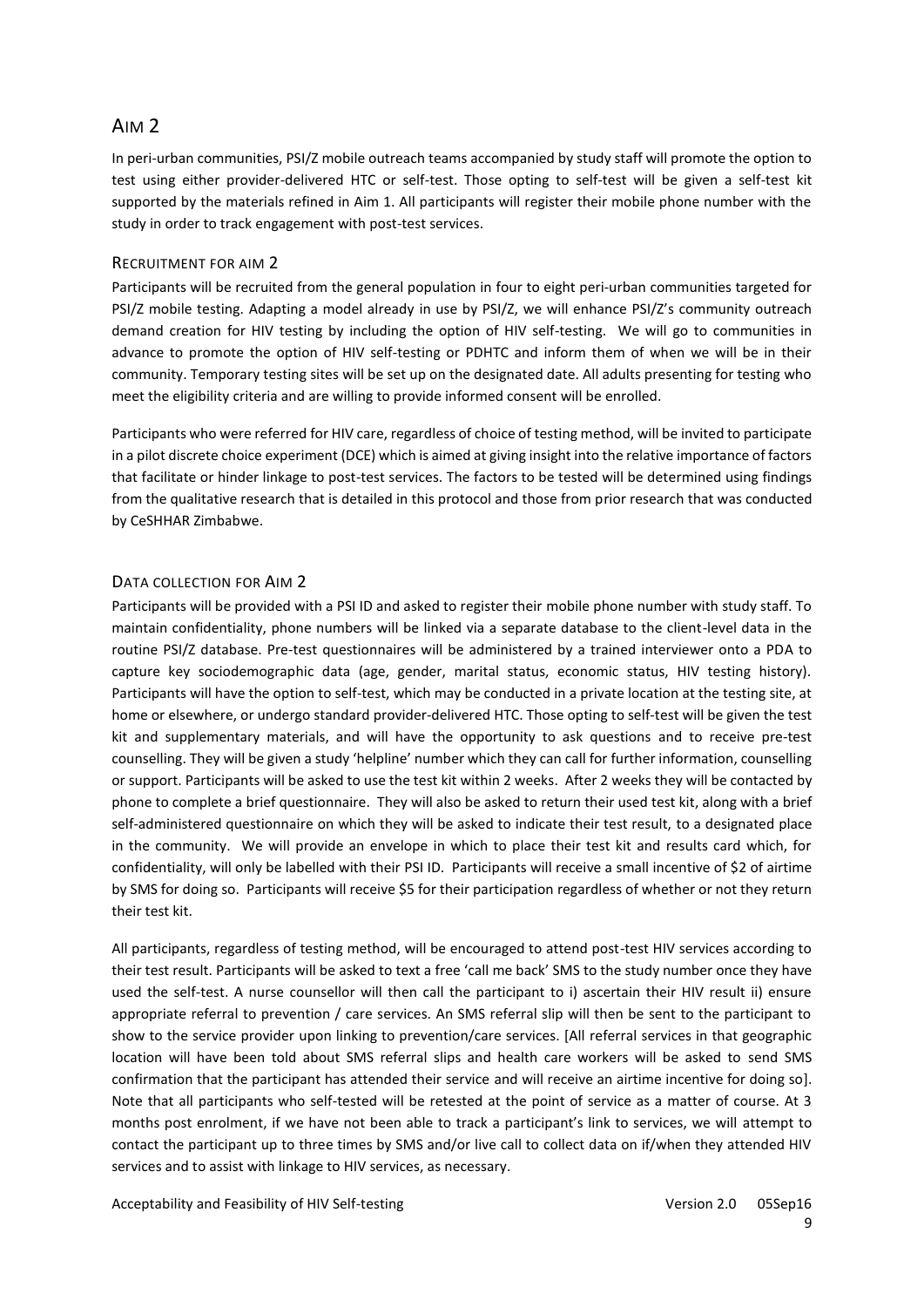The DCE will investigate a small number of attributes that are related to linkage to post-test services. Hypothetical alternatives for each attribute will be developed and these will be combined into choice sets, on which the questionnaire will be based. An example of a choice set that might be given is shown in Fig 2 below. Participants will be presented with a number of choice pairs (between 8 and 12) and will be asked to make a choice on which set of conditions might best motivate uptake of post-test prevention and care services. An optout choice will allow for respondents to state if neither of the alternatives would induce them to seek follow-up care. In addition, for respondents who do not choose either option, there will be a second question where participants will be asked to take account of their own circumstances and indicate whether they would choose the first or second option. The questionnaire will be self-completed on tablets using the audio computer-assisted self-interview (ACASI) software.

| Attribute          | Attribute level    |                         |               |
|--------------------|--------------------|-------------------------|---------------|
|                    | Programme 1        | Programme 2             | Not seek care |
| Type of referral   | SMS referral       | Paper-based referral    | (Opt-Out)     |
| given              |                    |                         |               |
| Location of clinic | Very close to      | Far from home (more     |               |
|                    | home (less than    | than two hours walk)    |               |
|                    | 30 minutes' walk)  |                         |               |
| Volume of          | Very quiet clinic, | Busy facility with lots |               |
| people at clinic   | few people at a    | of patients or          |               |
|                    | time               | attendees               |               |
| Maintenance of     | Some clinic staff  | All staff uphold        |               |
| confidentiality    | are feared not to  | confidentiality         |               |
| by clinic staff    | uphold             |                         |               |
|                    | confidentiality    |                         |               |
| User fees          | Fees levied        | No fees levied          | No Fees       |
|                    |                    |                         |               |
| <b>CHOICE</b>      |                    |                         |               |

Fig 2: An example of a choice set that might be developed for linkage to HIV care

#### SAMPLE SIZE AND ANALYSIS FOR AIM 2

Working with one PSI/Z mobile outreach team, we anticipate enrolling approximately 1000 participants from six to twelve communities over 3 months. A list of key outcomes, analytic plan, and statistical power for each outcome are presented in Table 1. We will be unable to directly measure whether the option of self-testing increases overall uptake of HIV testing; however, we will compare uptake of testing in communities at visits prior to and after the offer of self-testing to assess whether an impact on overall testing was detected. Returned test kits will be read and recorded, and compared to self-reported test results on their results card. It is common practice to use "late read" for quality assurance purposes,<sup>[23](#page-21-10)</sup> though some inaccuracy is inevitable, primarily in the form of "faint positive bands." A clear positive is typically a true positive, and movement from positive to negative (i.e., fading) is uncommon. This will provide us a minimum estimate of accuracy that is nonetheless very informative. We will also evaluate general process data for the study, including evaluation of ability to track participants, participant use of the helpline, content of participant contacts made to this system, and response to participant contact.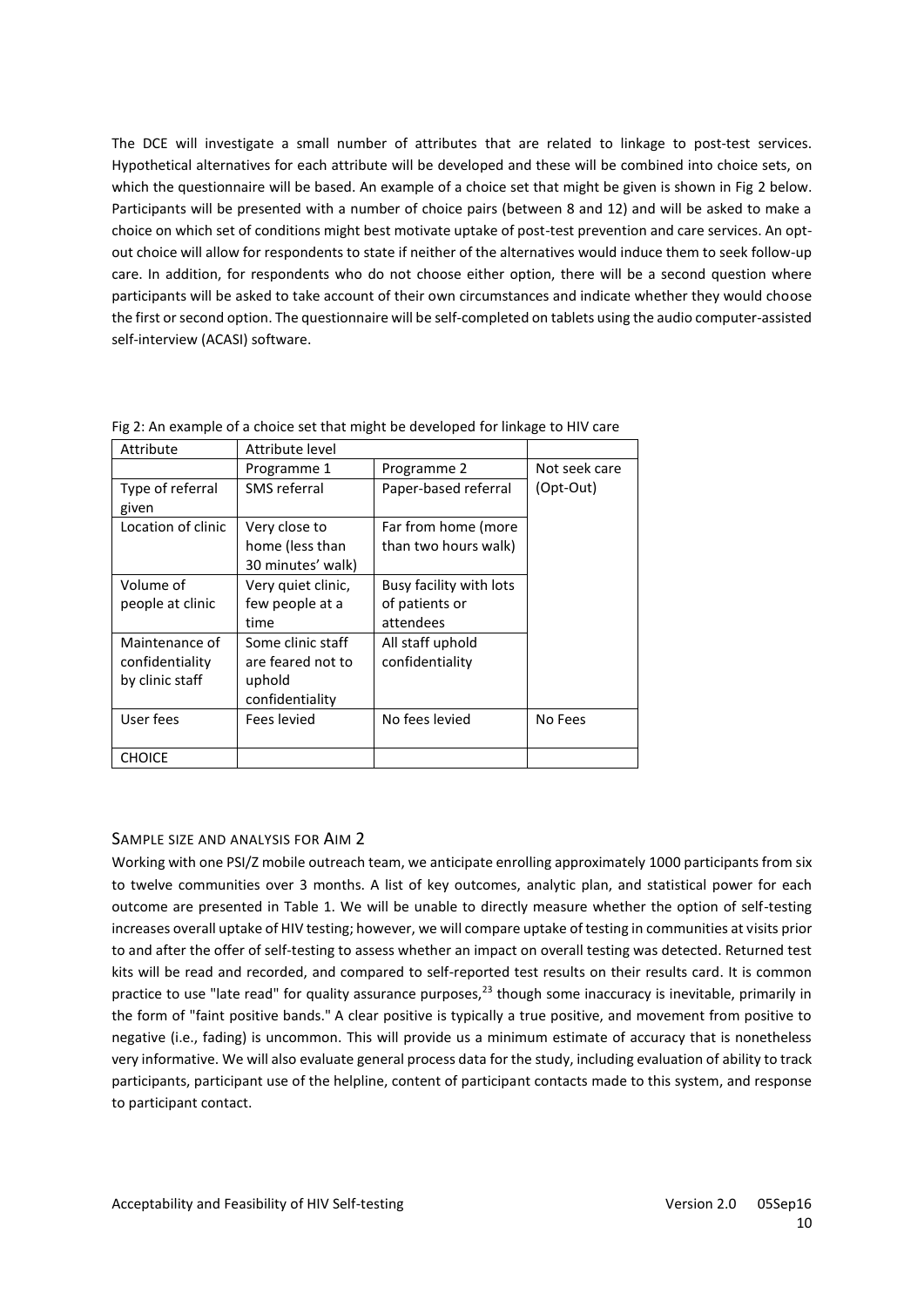Table 1. Measurement of Key Outcomes

| <b>Outcome Measure(s)</b>                                                                                                                             | <b>Analysis</b>                                                                                                                                                                                                                                                  | <b>Assumptions</b>                                                                                                                                                                                                                                                                                                                            | <b>Statistical Power</b>                                                                                                                                                                            |  |  |  |
|-------------------------------------------------------------------------------------------------------------------------------------------------------|------------------------------------------------------------------------------------------------------------------------------------------------------------------------------------------------------------------------------------------------------------------|-----------------------------------------------------------------------------------------------------------------------------------------------------------------------------------------------------------------------------------------------------------------------------------------------------------------------------------------------|-----------------------------------------------------------------------------------------------------------------------------------------------------------------------------------------------------|--|--|--|
| <b>Testing method preference:</b><br>PDHTC versus self-testing                                                                                        | Compare preference using chi-square<br>analysis.                                                                                                                                                                                                                 | We estimate that 60% of participants will<br>prefer one testing method over the other.                                                                                                                                                                                                                                                        | 100% power, 95%<br>confidence, to detect a<br>preference.                                                                                                                                           |  |  |  |
| Key characteristic of testers:<br>gender, age, education,<br>socioeconomic status, couple<br>testing, and testing history                             | By testing method, compare gender, age,<br>education, socioeconomic status, couples<br>testing and testing history using chi-square<br>and t-test (for continuous variables) analysis.                                                                           | For gender: We estimate that 40% of<br>participants will opt for PDHTC and 60% will<br>opt for self-testing. We assume 55% of those<br>opting for self-testing and 40% of those opting<br>for PDHTC will be male.                                                                                                                             | For gender: 99% power,<br>95% confidence, to detect<br>a difference in proportion<br>of males opting to self-<br>test versus PDHTC                                                                  |  |  |  |
| Linkage to care: (a)<br>confirmatory testing and<br>male circumcision; and (b)<br>treatment services, including<br>CD4 count testing and<br>treatment | Due to low power, this analysis will be largely<br>prevention services, including descriptive, comparing the proportion of<br>uptake of (a) prevention services, and (b)<br>treatment services by testing arm (using chi-<br>square analysis where appropriate). | We estimate that 13% will be HIV+, and that<br>linkage to both prevention and treatment<br>services will be similar by testing method. The<br>number of HIV+ in the PDHTC arm will be small<br>(N=~52). To increase precision, we will also use<br>PSI/Z data on rates of linkage to care for non-<br>study PDHCT clients to supplement this. | 80% power, 95%<br>confidence, to detect a<br>9% difference in linkage<br>to any post-test services<br>(irrespective of test<br>result) between those<br>opting for self-testing vs.<br><b>PDHTC</b> |  |  |  |

### SAMPLE SIZES FOR THE PILOT DISCRETE CHOICE EXPERIMENT

1,000 participants will be enrolled in the observational study. Assuming an HIV prevalence of 8% (based on PSI outreach testing statistics), about 80 participants will be eligible for the pilot DCE.

#### **Data analysis for the pilot DCE**

Discrete choice models will be used to estimate changes in the odds of linkage to prevention and treatment services associated with changes in attribute levels moving from one alternative to another. We will also look at preferences by user / client characteristics and how much variation in preferences there are.

#### AIM 3

A subset of Aim 2 participants will be invited for focus group discussion (FGD) or in-depth interview (IDI) to collect additional information on barriers and facilitators to uptake of self-testing and the self-testing experience. In addition, focus group discussions will be held with health care workers at PSI and Ministry of Health and Child Care in Shamva to explore views/attitudes towards HIV self-testing.

#### RECRUITMENT FOR AIM 3

A subset of participants who participated in Aim 2 will be contacted by mobile phone and invited to participate in a FGD or IDI. They will be purposefully selected for inclusion from among those who did and did not link to HIV services, who linked to prevention (for negatives) and care (for positives) services, and ensuring that we have representation from sub-groups reluctant to test through PDHTC.

#### DATA COLLECTION FOR AIM 3

Acceptability and Feasibility of HIV Self-testing Version 2.0 05Sep16 Eight FGD (four each among males and females), with about 10 participants in each, and 20-30 IDI (10-15 male, 10-15 female) will be conducted. During focus group discussions, participants will be asked about views on HIV self-testing, anticipated advantages and disadvantages of self-testing over provider-delivered HTC, best approaches for distribution of HIV self-test kits to households, views on linkage to prevention and care services following HIV self-testing, views on proposed ST kit distribution mechanism and procedures for ensuring linkage to post-test services, including the nature and sizes of incentives that might stimulate linkage. During in-depth interviews, data collected will include feedback on why participants opted/did not opt to self-test (including feedback on promotional strategies); self-testing materials; the self-testing experience, including where and how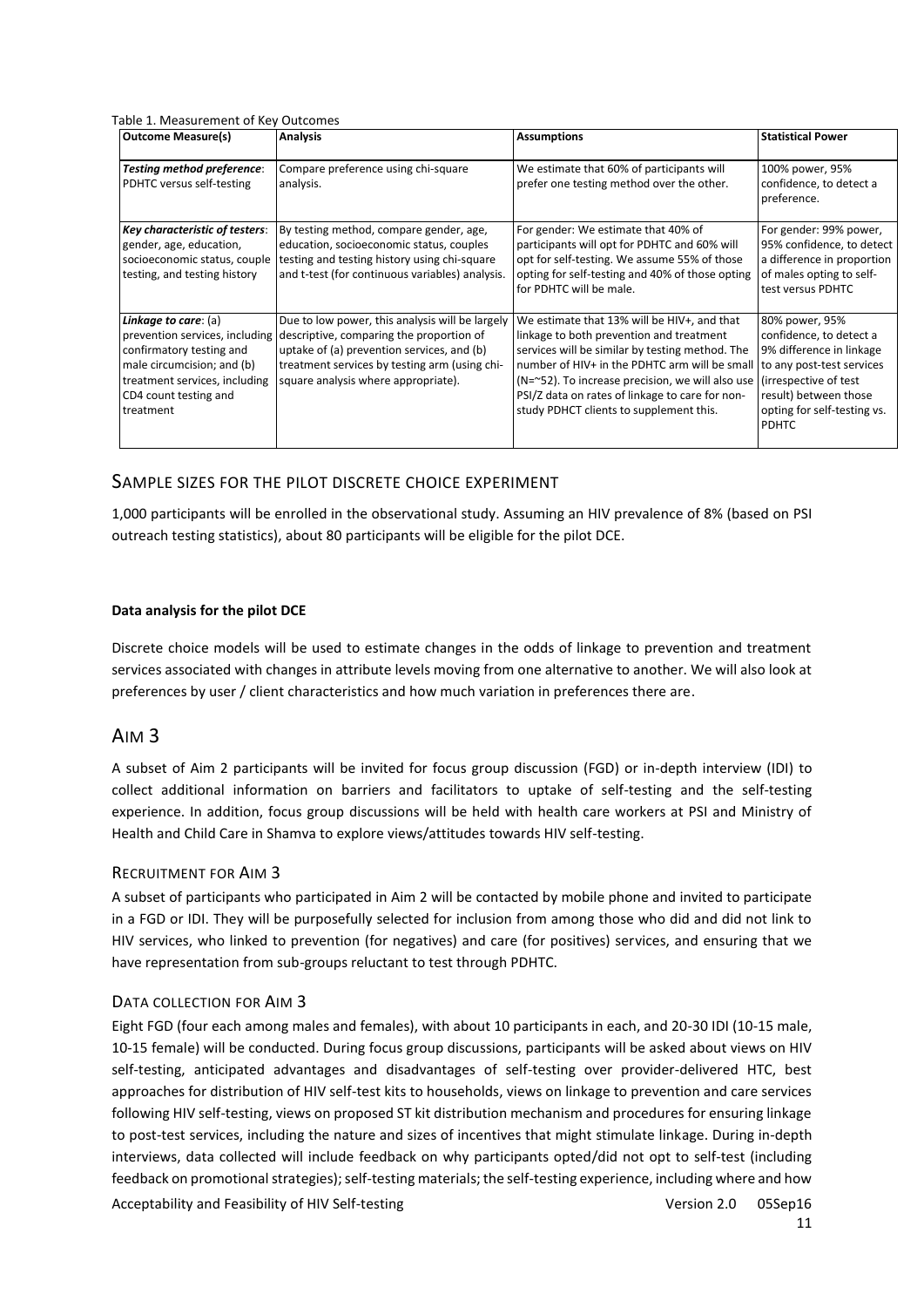people self-test (in the presence of a partner/friend, at home, etc.); what systems of support they accessed or would like to be able to access; reasons why they did or did not link to HIV services; alternative strategies to promote and support self-testing (recognizing that different approaches may be necessary based on age, gender, or socioeconomic status); safety or other concerns around self-testing; and the expressed demand for selftesting.

For health care workers, four FGDs will be held with health care workers from PSI New Start Centres, while another four will be held with those from Ministry of Health and Child Care who work in Shamva district and therefore are likely to have some limited experience of HIV self-testing. HCW will be asked about their perceptions of HIV self-testing, including views on importance and usefulness of ST, implications of widespread roll-out of ST, anticipated barriers and facilitators to uptake and what marketing strategies might be useful.

For investigating the regulation environment for HIV testing key informants will be purposively sampled and then, if they consent, be interviewed. The topic guides for the in depth interviews were developed based on the Walt and Gilson policy analysis triangle (actors, content, context, process) to determine key enablers and barriers for developing regulation in Zimbabwe. Thus context will include legal and regulatory issues content the perceptions of policy issues in place or to be developed, actors will be the key players who can influence HIVST scale up and process is to determine the potential next steps.

#### ANALYSIS FOR AIM 3

IDIs and FGDs will be audio-recorded, transcribed, and translated into English if necessary. Data will be uploaded, coded, and summarized using a qualitative software package. We will utilize a thematic analysis. Two research staff will code a preliminary set of transcripts independently and discrepancies will be resolved through consensus, ensuring an intercoder reliability of at least 80% for the first set of transcripts. The remaining transcripts will be single-coded, with coding review of every fifth document. Qualitative data will be used in conjunction with quantitative data collected to assist in the grounding and clarification of the outcomes in Aim 2 and to provide necessary supporting data on issues related to promotion, support and safety of communitybased self-testing, required for implementation on a larger scale.

### AIMS 4

Women attending the sex worker clinic for HIV testing, located in Mbare, will be invited to participate in pilot research to evaluate the acceptability, accuracy and uptake of HIV self-testing.

#### AIM 4.1

In Aim 4.1, the materials developed in Aim 1 will be adapted for a sex worker population by including appropriate contact and referral information, and verified for accuracy and understanding among sex workers through supervised self-testing.

#### RECRUITMENT FOR AIM 4.1

Recruitment for Aim 4.1 will be conducted through convenience sampling of clients at the Mbare sex worker clinic, and who meet the eligibility criteria (described above).

#### DATA COLLECTION FOR AIM 4.1

Data collection for Aim 4.1 will be similar to that employed in supervised self-testing in Aim 1.2. Clients participating in Aim 4.1 will be issued a study identification number, and following written informed consent, they will participate in supervised self-testing in the same manner as that described in Aim 1.2. After self-testing participants will indicate on a card what their results were and this will be confirmed through testing by a nurse counsellor. Questionnaires will be administered before and after supervised self-testing to gather information on understanding of the self-testing materials and acceptability of self-testing.

Acceptability and Feasibility of HIV Self-testing Version 2.0 05Sep16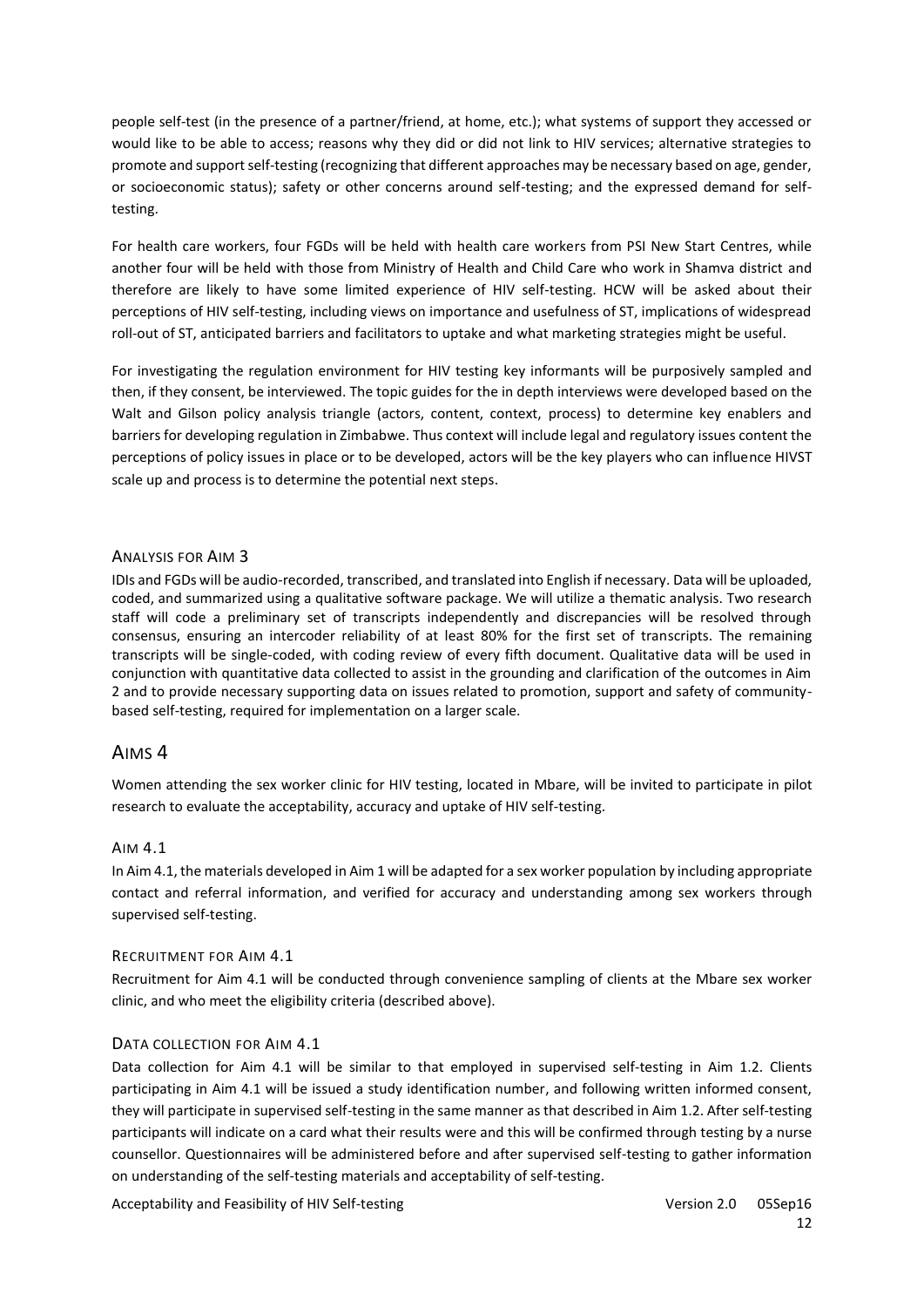#### ANALYSIS FOR AIM 4.1

Materials will be evaluated for accuracy among an initial 10 participants. Materials will be revised as needed to improve comprehension and test accuracy. We will then continue to evaluate these materials among an additional 10 participants in an iterative manner until participants express a clear understanding of the materials and we achieve a sensitivity and specificity of >95% as compared with confirmatory testing among at least 20 participants (i.e. 19/20 participants achieve accurate test results). The final materials will be implemented in Aim 4.2.

#### Sample size considerations

We anticipate that 20-60 people will participate in supervised self-testing at the Mbare sex worker clinic in Aim 4.1, depending on comprehension of materials. This clinic, formerly based at New Africa House, opened at Mbare in October 2015 and currently sees about 15 clients per day. With this volume of clients per month, we do not anticipate any difficulty in recruiting the required number of participants within 2-6 months.

#### AIM 4.2

In Aim 4.2 HIV self-testing will be offered to all clients of negative or unknown HIV status presenting for HTC at the Mbare sex worker clinic, in order to evaluate acceptability and uptake of self-testing as compared to standard HTC. Participants in Aim 4.2 will be asked to participate in an in-depth interview about self-testing.

#### RECRUITMENT FOR AIM 4.2

Recruitment of participants for Aim 4.2 will be conducted at the Mbare sex worker clinic. The sampling population will be all women of HIV-negative or unknown HIV status who attend the clinic for HIV testing. Women who visit the clinic and wish to have an HIV test will be offered the option of either standard HIV testing and counselling, or self-testing. Those who opt to self-test will be asked to consent to study participation and will be enrolled. Consent for participation will include consenting to provide a cell phone number which will be used for post-test follow up of participants. We will recruit participants for up to 6 months.

#### DATA COLLECTION FOR AIM 4.2

Over a period of up to 6 months women attending the clinic will be given the option of standard providerdelivered HIV testing and counselling or HIV self-testing. In additional to standard data collected at each visit, which includes demographic and sexual behaviour data, all women who consent to participate in this study will be asked to complete a brief questionnaire to collect supplementary information on HIV testing history and perceptions about various aspects of self-testing. These data will be collected via an interviewer-administered questionnaire on a PDA. Those opting to self-test will be given brief instructions on how to use the self-test kit, as well as written and pictorial self-testing materials (developed in Aim 1 and validated among sex workers in Aim 4.1) to take with them, and will have the opportunity to ask questions and to receive pre-test counselling. Women will be able to test in a private location at the study site, home, or elsewhere, but will be asked to use the test within one week. Study staff will be available by phone or in person at the New Africa House clinic if additional support is required, either for accurately performing the test, counselling, linkage to care or other.

Acceptability and Feasibility of HIV Self-testing Version 2.0 05Sep16 Women who opt to self-test will be asked to return to the clinic after taking the self-test, or within one month of enrolment if they have not taken the self-test. We will use SMS messaging to remind participants to return to the clinic, sending up to three reminder messages per participant. They will be asked to return their test kits (either used or unused) at this time and complete a brief post-test questionnaire. Those who returned to the clinic will be asked to participate in an in-depth interview (IDI) to collect data on: the self-testing materials; why they did or did not self-test; the self-testing experience including where and how they self-tested (in the presence of a partner/friend, at home, etc); what systems of support they accessed or would like to be able to access; safety or other concerns around self-testing; how self-testing might be promoted to sex workers, and the demand and willingness to pay for self-testing should it become widely available. Post-test counselling, confirmatory testing, and/or any additional referral services will also be provided at this time, as necessary.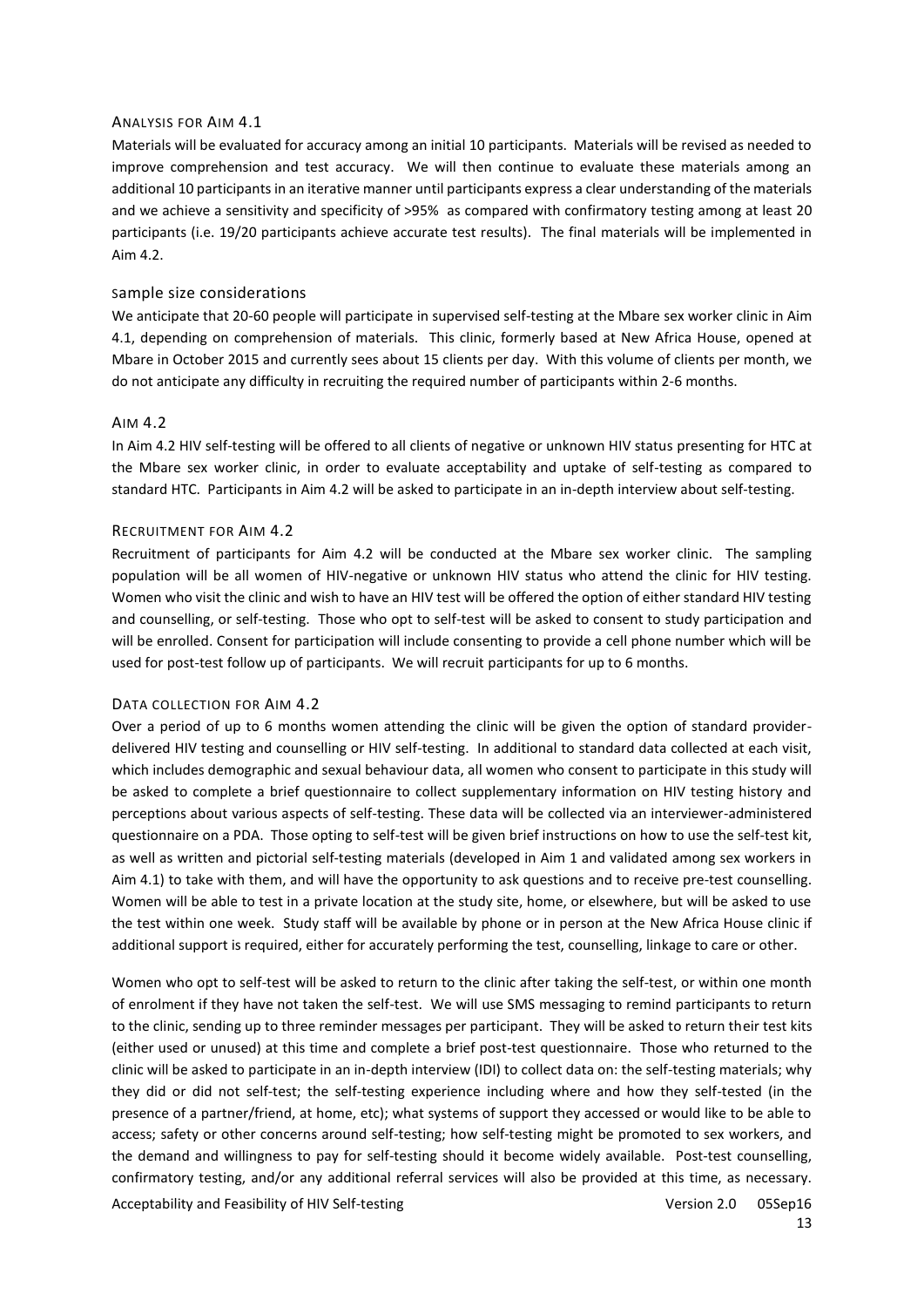Participants will be reimbursed \$5 upon completion of the IDI. At approximately 1 month post-enrolment, all participants who have not returned to the clinic will be asked to complete a brief post-test questionnaire which will be undertaken by phone, at the phone number provided at enrolment. This questionnaire will consist of a few simple questions with yes/know or multiple choice answers, and is designed to gather basic information regarding whether the self-test was used, what the result was, and whether the participant has or plans to link to onward care services.

#### ANALYSIS FOR AIM 4.2

We anticipate enrolling participants over 2-6 months. Pre and post-test questionnaire data will be analysed descriptively. Returned test kits will be read and recorded, and compared to self-reported test results. We will also evaluate general process data for the SMS messaging component of the study, including evaluation of its implementation, response to the SMS reminders and questionnaire, participant use of the clinic staff by phone or in person for additional support, and content of participant contacts made.

IDIs will be audio-recorded, transcribed, and translated into English if necessary. Data will be uploaded, coded, and summarized using a qualitative software package. Analysis will utilize a thematic approach. Two research staff will code a preliminary set of transcripts independently and discrepancies will be resolved through consensus, ensuring an intercoder reliability of at least 80% for the first set of transcripts. The remaining transcripts will be single-coded, with coding review of every fifth document. Qualitative data will be used to provide necessary supporting data on issues related to promotion, support and safety of self-testing among sex workers, required for implementation on a larger scale.

#### AIM 4.3

In Aim 4.3 we will use findings from aim 4.1 and 4.2 to refine procedures for distributing HIVST kits at all six SW program facilities in Zimbabwe (Mbare, Bulawayo, Mutare, Gweru, Masvingo and Karoi). HIV self-testing will be offered to all clients of negative or unknown HIV status presenting for HTC at these sex worker clinics in Zimbabwe.

#### RECRUITMENT FOR AIM 4.3

Recruitment of participants for Aim 4.2 will be conducted at all six static site sex worker clinics in Zimbabwe. The sampling population will be all women of HIV-negative or unknown HIV status who attend the clinics for HIV testing. Women who visit the clinics and wish to have an HIV test will be offered the option of either standard HIV testing and counselling, or self-testing. Those who opt to self-test will be asked to consent to study participation and will be enrolled. Consent for participation will include consenting to provide a cell phone number which will be used for post-test follow up of participants. The offer for self-testing will continue until August 2017.

#### DATA COLLECTION FOR AIM 4.3

Until August 2017 women attending the SW clinics will be given the option of standard provider-delivered HIV testing and counselling or HIV self-testing. Demographic data that is completed as part of the SW program will be completed as per routine. Those opting to self-test will be given brief instructions on how to use the self-test kit, as well as written, pictorial and video self-testing materials (developed in Aim 1 and validated among sex workers in Aim 4.1), and will have the opportunity to ask questions. Women will be able to test in a private location at the study site, home, or elsewhere. Study staff will be available by phone or in person at the SW clinics if additional support is required, either for accurately performing the test, counselling, linkage to care or other services.

Clients will be asked to place their used test kits, together with a results form, in a dropbox that will be at SW facilities. They will be told that they do not have to disclose their self-test results to SW staff. However it will be emphasized that should they obtain a reactive self-test result, confirmatory HIV testing is necessary and will be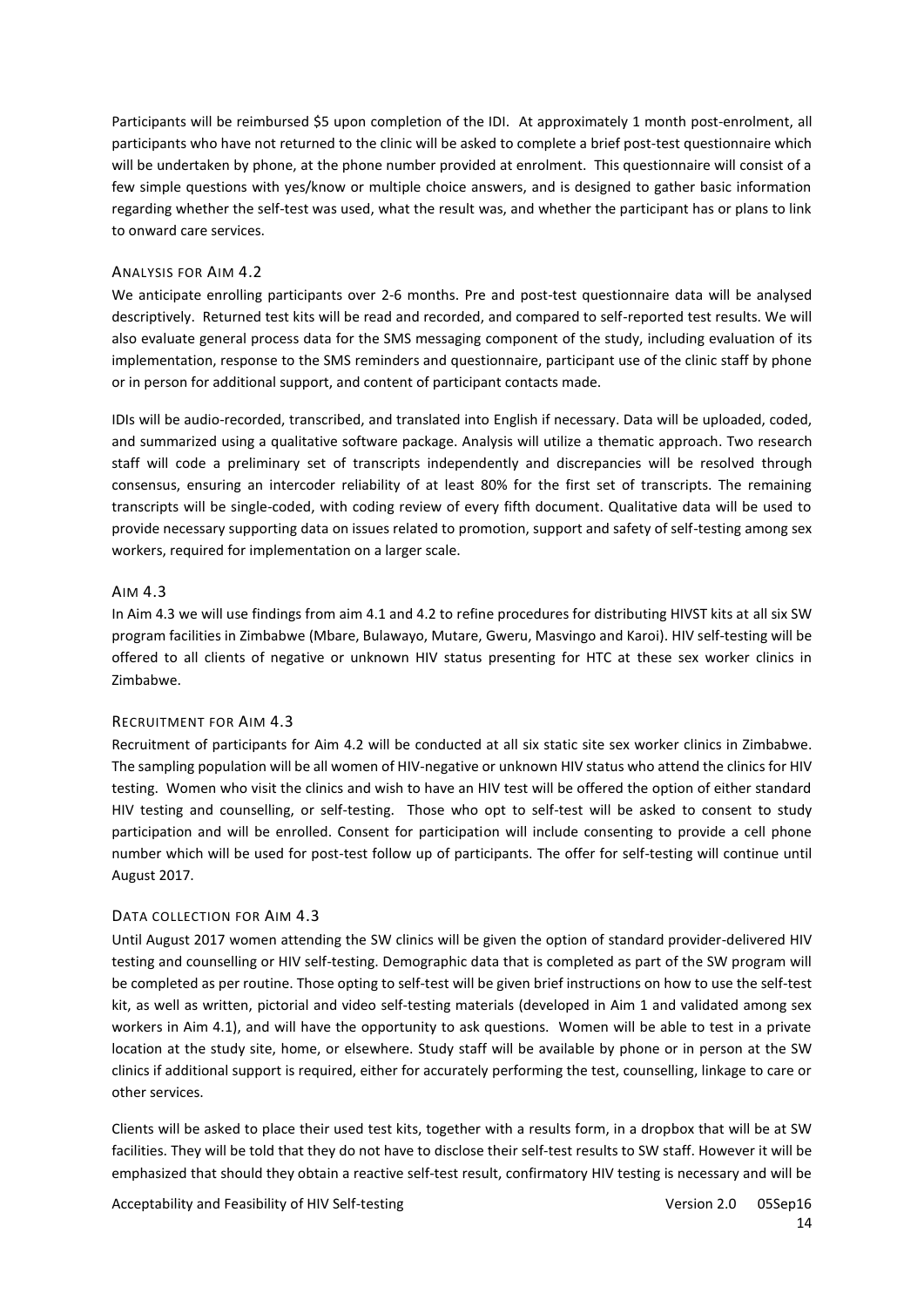available at SW clinics or any local clinics. Confirmatory testing will be offered without charge according to usual procedures for provider-delivered testing. In addition they will be advised that if they are HIV negative they may wish to consider PrEP which will be available through PSI Zimbabwe in 5 of the six sites.

At two weeks after collection of the kit, clients who took kits away will be telephoned to ask if they self-tested, and if so the result of the self-test. If the self-test was reactive, they will be asked whether, when and where they sought confirmatory testing. Those whose result was negative will be asked whether, when and where they took up PrEP. This information will be updated on the participant's electronic record.

### ANALYSIS FOR AIM 4.3

We anticipate that 100 participants will take up HIV self-testing across sites each month. The SW program data will be analysed descriptively. Returned test kits will be read and recorded, and compared to self-reported test results.

#### AIM 5

In aim 5 we will pilot community distribution of HIV self-test kits in a district Mazowe rural, Mashonaland Central Province. One round of kit distribution will be done by trained community based distribution agents in four communities that are designated by local government as wards. Following kit distribution, PSI will conduct outreach visits at 1 and 4 weeks in the same communities in order to provide confirmatory testing (for those who self-test HIV positive) and other primary care services that are branded as well-woman and well-man services as depicted in figure 3 below.



In the same communities, individuals from randomly selected households in randomly selected enumeration areas will be asked to participate in a survey about receipt and use of self-test kits and/or discrete choice experiments which are aimed at exploring the relative preference of various components of a self-test kit distribution model. In addition, due to the possibility that self-testing could increase social harms such as gender based violence (GBV), eight focus group discussions will be held with general population individuals from the same wards to explore ways in which the study team can identify incidents of GBV in their communities that might be related to self testing. An additional four FGDs will be held to explore these issues among youth in the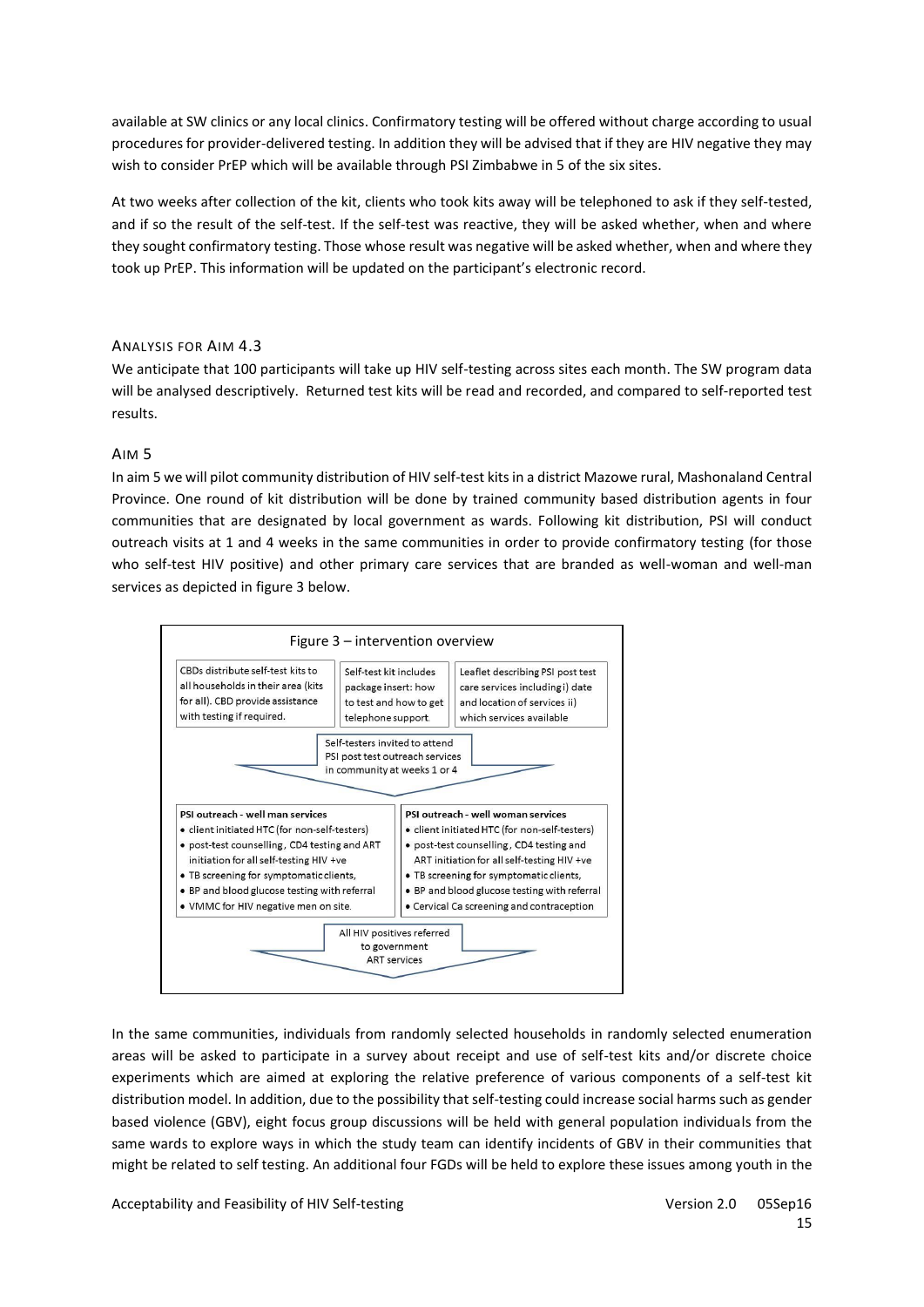same communities. In addition, key informant interviews will be held with representatives from organisations involved in HIV testing and counselling, Ministry of Health and Child Care and organisations providing GBV services to explore best methods for detecting and preventing social harms as a result of HIV self-testing.

#### DISTRIBUTION OF SELF-TEST KITS AND PSI PROGRAMME ACTIVITIES

Processes for selecting CBDs will be developed by PSI and evaluated by CeSHHAR. A training curriculum will be developed by PSI which will cover HIV testing basics, self-testing procedures, kit distribution procedures and how to support self-testers before, during and after testing. Training will be observed by CeSHHAR, competence at distributing self-tests will be assessed at the end of training.

CBDs will visit all households in the study communities, where they will assess need/requirement for self-test kits and distribute kits accordingly. CBDs will ensure that each household receives a kit for each member of the household. At time of kit distribution, CBDs will give out appointment cards on which clients will document the intended date and time of performing the self-test. This will ensure that clients make a commitment to self-test (an intervention that previous research has proven effective in ensuring future uptake of health interventions<sup>24,</sup> <sup>[25](#page-21-12)</sup>). CBDs will inform clients of the date of the next PSI outreach visit, and encourage them to think about the time that they would like to attend the outreach clinic. The client will be asked to write this time on their card, which will help foster a commitment to attend post-test services. The card will have the CBD identity number, and clients will be asked to take it to the outreach clinic.

One to two weeks after self-test kits have been distributed to households within a community, a PSI outreach team will visit the community to provide a comprehensive package of services packaged as 'well woman' and 'well man' services. The exact locations that will be visited during outreach will be determined by looking at satellite maps and would aim to be sited where they would reach the greatest number of people in each community i.e. outreach sites will be set up in areas of greatest household density. Outreach services will include client initiated counselling and testing (for those who opted not to self-test), post-test counselling, CD4 testing services and clinical staging for those who self-tested HIV positive, referral to government treatment services for those confirmed HIV positive, TB screening and TB laboratory testing for symptomatic clients, STI screening, blood pressure and blood glucose testing with onward referral to government services as required. For HIV negative men voluntary medical male circumcision (VMMC) will be provided on site. Women, regardless of HIV status, will be able to access cervical cancer screening using VIAC, contraceptive advice and provision including long acting reversible contraceptive methods (LARC). All clients who are seen at PSI outreach visits will be given cards that are identified only by a PSI number (as is part of normal PSI services). Clients will be asked to keep these cards safe as they will be useful during household surveys.

This outreach team will revisit the community 3-4 weeks later to provide a second opportunity for those who did not attend at the first visit to access services.

# RECRUITMENT AND DATA COLLECTION FOR AIM 5 Household Survey

A representative population-based survey will be conducted among a subset of individuals living in the four study communities in Mazowe. In each community, households from four enumeration areas (EAs) will be randomly selected for surveying using satellite maps. Survey questionnaires will be self-administered using Audio Computer Assisted Self Interview (ACASI) on computer tablets. Respondents will be asked whether they or other household members were offered, accepted, used self-test kits and if not why not; their experience of self-testing, whether they chose to link to services, what factors influenced their decision to attend or not attend, what their experience was, whether they would opt to self-test again, recommend to a friend etc. In addition,

Acceptability and Feasibility of HIV Self-testing Version 2.0 05Sep16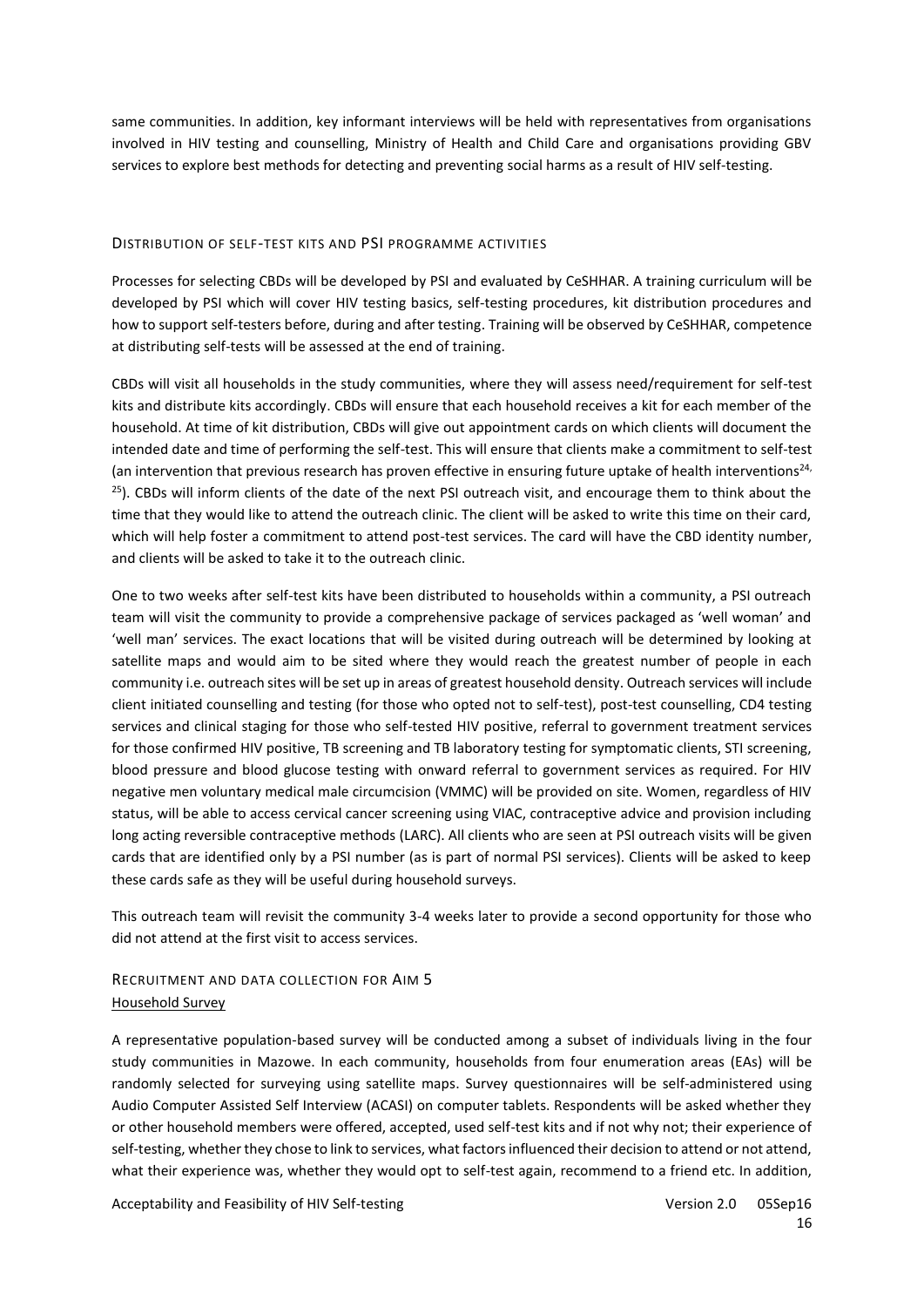information on previous testing history and ART experience of household members will be collected. Participants from one randomly selected ward will complete an extended questionnaire that has extra questions on history of HIV testing, linkage to care and HIV-related stigma. Respondents who visited PSI outreach sites will be asked to show their PSI cards so that the PSI identity numbers can be recorded. This will be required for confirming linkage to prevention and care services among those who were referred.

The survey will be conducted two weeks after the second PSI outreach visit. Two survey teams of four people will each survey one community per week. It is anticipated that 160 adults will be surveyed in each community.

#### *Inclusion criteria for survey participants*

- At least 16 years of age
- Willing and able to provide written informed consent (assent with parent/guardian consent for those less than 18 years old)
- Having resided in the community for the last three months

#### **Discrete choice experiments**

Discrete choice experiments will be conducted in the four study communities in Mazowe to determine client preferences for models of distribution of self-test kits. Because DCEs are typically used to test preferences of programme packages, the preference of specific kit distribution program attributes as revealed in Aim 3 qualitative studies will be tested.

DCEs will be kept simple by investigating a small number of attributes. Hypothetical alternatives for each attribute will be developed and these will be combined into choice sets, which the questionnaire will be based on. A D-efficient design will be used to come up with a workable combination of attribute levels using the computer software NGENE. Participants will be presented with a number of choice pairs (between 8 and 12) and will be asked to make a choice on which set of attributes are preferred for distribution of ST kits. An opt-out choice will allow for respondents to state if neither of the distribution programs is preferred. In addition, for respondents who choose neither option, there will be a second question where participants will be constrained to take account of their own circumstances and indicate whether they would choose the first or second option. The questionnaire will be completed on tablets using Audio Computer Assisted Self-Interview (ACASI) and will be piloted before use.

### **Focus group discussions and key informant interviews**

Eight FGDs (four among men and four among women) will be conducted with members of the general population to explore people's views on whether there are anticipated social harms (e.g. forced testing and gender based violence) as a result of HIV self-testing, and how these can be prevented or minimised. CBDAs will be asked to identify households in which people were enthusiastic about ST kits and those where they were less well received. Potential FGD respondents will then be randomly selected from the list provided by CBDs. Participants will be asked to give their views on how researchers might get the most accurate information on the level of GBV in the community.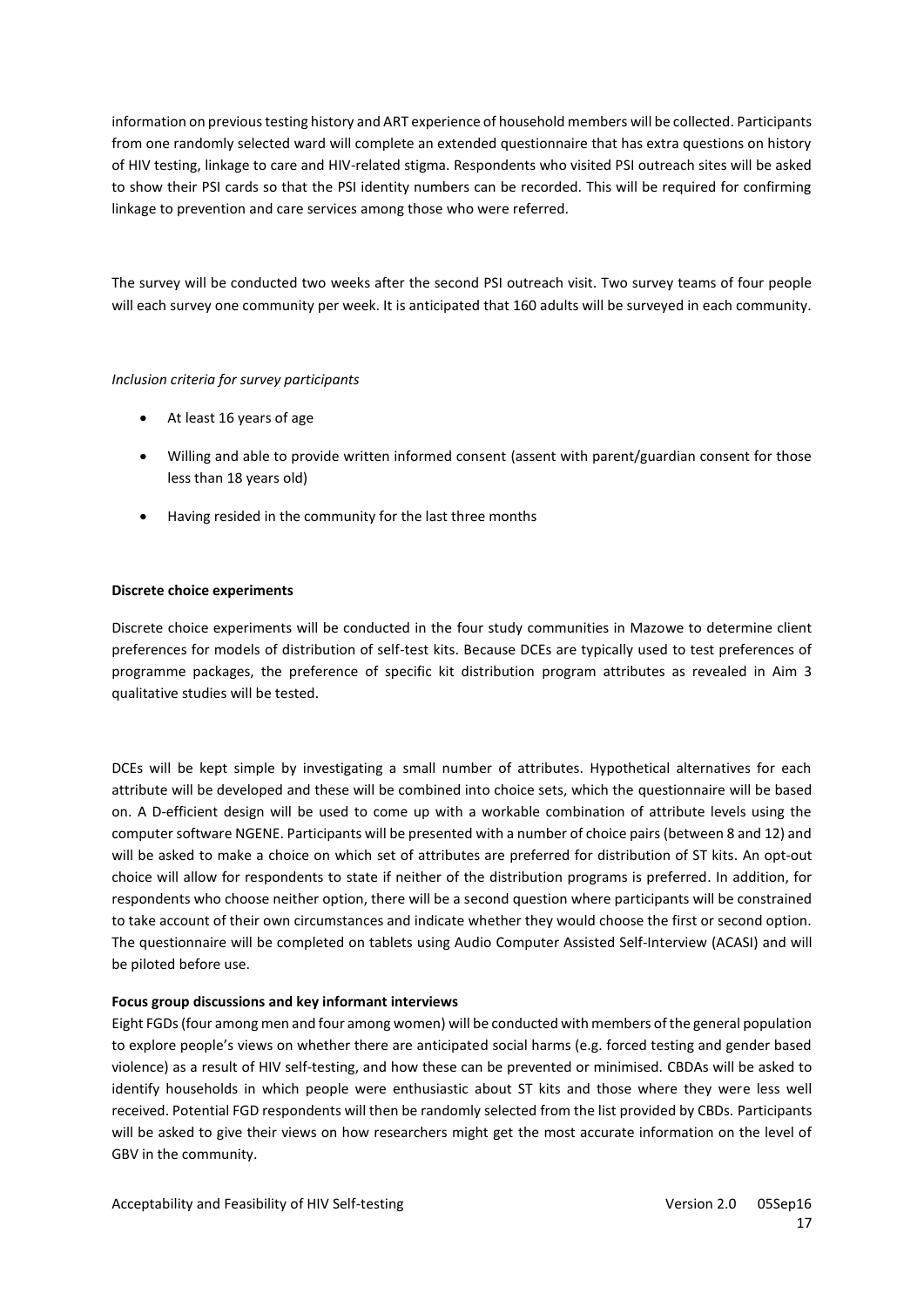#### *Inclusion criteria for FGD participants*

- At least 18 years of age
- Willing and able to provide written informed consent
- Having resided in the study community for the last three months

An additional four (two each among males and females) FGDs will be held to explore GBV issues among youth in Mazowe community. Study staff will engage the CBDAs who will help identify youth who are potentially eligible for study participation.

### *Inclusion criteria for general population youths*

- Resident in Mazowe district for past three months
- Aged between 18-25 years
- Willing and able to provide written informed consent

Key informant interviews will be held with representatives from organisations involved in HIV testing and counselling, Ministry of Health and Child Care and organisations providing GBV services to explore best methods for detecting and preventing social harms as a result of HIV self-testing.

Written informed consent will be obtained from all FGD and key informant participants before discussions begin. All discussions will be conducted according to a discussion guide, and will be audio-recorded.

# DATA ANALYSIS FOR AIM 5 **Survey**

Descriptive analysis will be done to compute the following:

- Proportion of individuals who have self-tested in each community
- Proportion of people who linked to PSI outreach services
- Proportion of men taking up VMMC in each community
- Proportion of HIV positives assessed for ART
- Proportion of women accessing cervical cancer screening in each community
- Proportion of women accessing contraception consultations in each community

Logistic regression will be done to determine associations between participant characteristics with all the above factors (outcomes).

#### **Discrete choice experiments**

Discrete choice models will be used to estimate changes in the odds of preference of kit distribution models with changes in attribute levels moving from one alternative to another. We will also look at preferences by user / client characteristics and how much variation in preferences there are.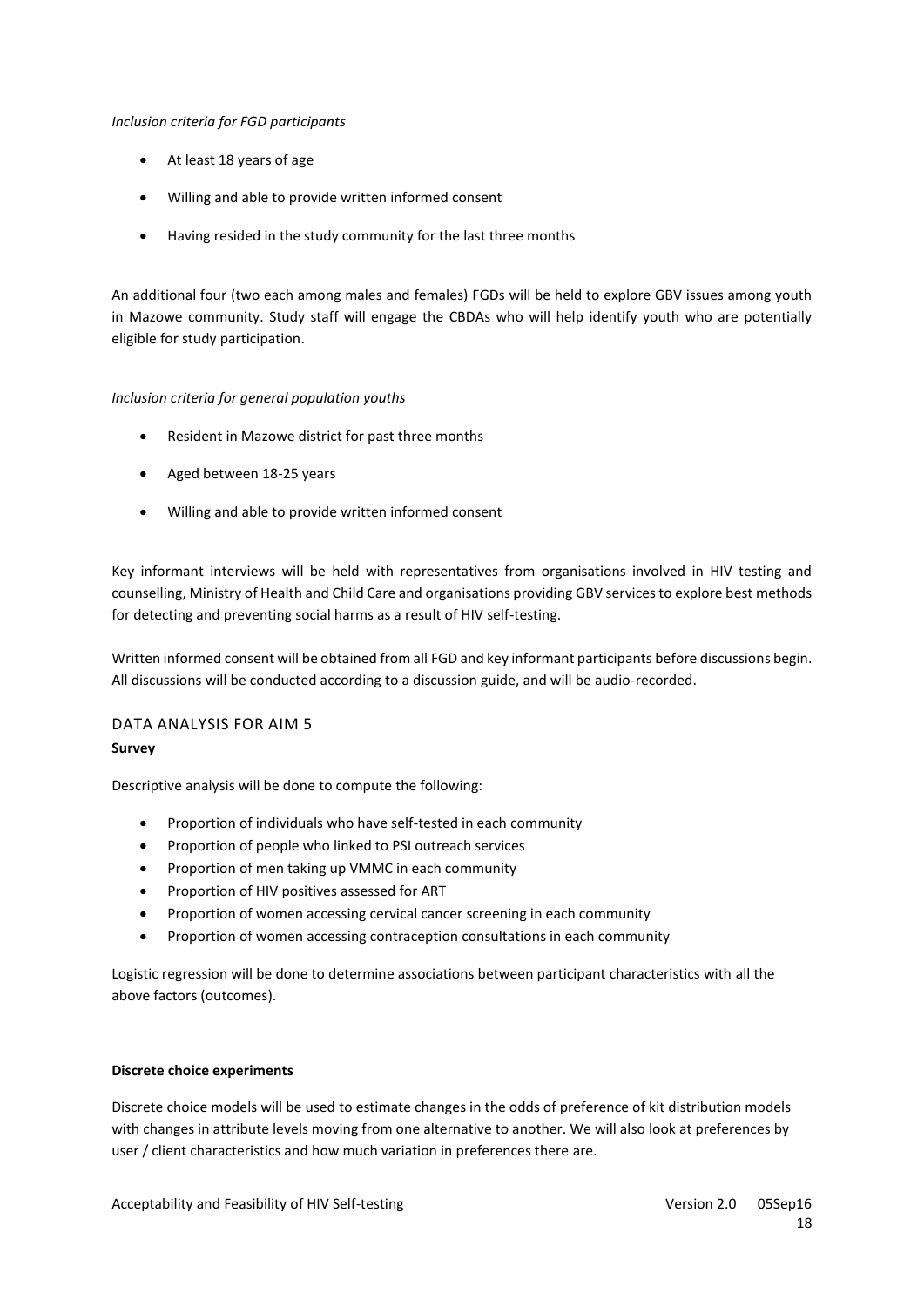### **FGDS and key informant interviews**

IDIs and FGDs will be audio-recorded, transcribed, and translated into English if necessary. Data will be uploaded, coded, and summarized using a qualitative software package. We will utilize a thematic analysis. Two research staff will code a preliminary set of transcripts independently and discrepancies will be resolved through consensus, ensuring an intercoder reliability of at least 80% for the first set of transcripts. The remaining transcripts will be single-coded, with coding review of every fifth document. Qualitative data will be used in conjunction with quantitative data collected to assist in the grounding and clarification of the outcomes in Aim 2 and to provide necessary supporting data on issues related to promotion, support and safety of community-based self-testing, required for implementation on a larger scale.

# DATA REPORTING REQUIREMENTS

Reporting requirements to regulatory authorities will include any untoward event potentially related to procedures specific to the intervention. Examples include those:

- Related to self-testing procedures
- Related to knowledge of HIV status
- Related to issues of confidentiality, perceived or actual stigma, discrimination
- Related to coercion around testing

General signs/symptoms/diagnoses/untoward events that are definitely not related to study procedures will be recorded in source documents, but will not be reported to MRCZ and other regulatory authorities, regardless of grade.

# SAE REPORTING

The Standard Level of SAE reporting (see Division of Acquired Immunodeficiency Syndrome [DAIDS] Manual for Reporting of Adverse Events to DAIDS, dated June 1, 2010) will be used, for reporting the following to the study leadership, MRCZ and other relevant authorities within two (2) working days of becoming aware of the event:

- All deaths
- All disabilities/incapacities
- All hospitalizations that are "suspected adverse drug [procedure] reactions" (cannot rule out relationship to study procedures)
- All other Grade 4 events that are "suspected adverse drug [procedure] reactions" (cannot rule out relationship to study procedures)
- All social incidents of GBV that are deemed related to self-testing

# DATA MANAGEMENT

CeSHHAR Zimbabwe will be the data coordinating centre. This unit is headed by an experienced data manager. Data will be cleaned, entered, analysed and safely stored here.

Acceptability and Feasibility of HIV Self-testing Version 2.0 05Sep16 Data management and security standards will be equivalent for questionnaire, in-depth interviews and focus group discussion data. Questionnaire data will be collected using computer-assisted personal interviewing (CAPI) with a trained interviewer. Data validity checks will be built into the CAPI platform. In the field, data will be backed up daily onto a memory stick and/or into "cloud storage". Laptop computers on which any data may be stored will be kept in locked storage at all times. Field teams will download data into a password protected database accessible only to the project data manager and named study personnel, on a central computer. This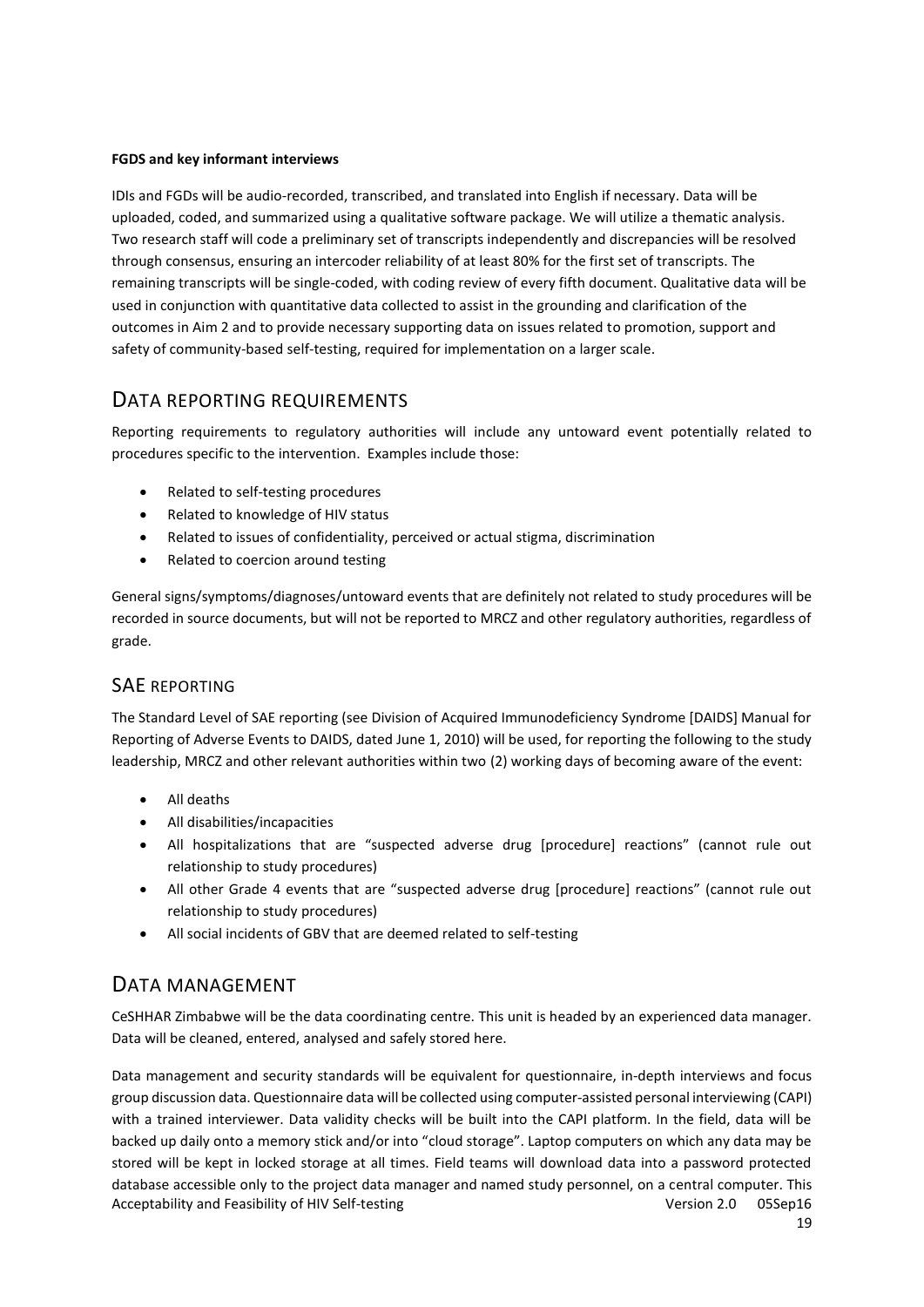will be backed up daily. One hard-copy file linking participants' names with ID numbers, signed consent forms, and contact/locator information will be maintained by the Project Coordinator and stored in a secure locked cabinet separate from participant data. Other hard-copy data will be stored separately in participant files and locked in a file cabinet located in a secure room accessible only to key study personnel. Participants will be asked to provide written informed consent for participation.

| <b>Schedule of trial</b>                                                                       |                | Year 1         |    |    | Year <sub>2</sub> |                |    |    |
|------------------------------------------------------------------------------------------------|----------------|----------------|----|----|-------------------|----------------|----|----|
|                                                                                                | Q <sub>1</sub> | Q <sub>2</sub> | Q3 | Q4 | Q1                | Q <sub>2</sub> | Q3 | Q4 |
| Preparatory work                                                                               |                |                |    |    |                   |                |    |    |
| Regulatory approvals                                                                           |                |                |    |    |                   |                |    |    |
| Development of data collection instruments and database                                        |                |                |    |    |                   |                |    |    |
| Training of staff                                                                              |                |                |    |    |                   |                |    |    |
| Aim 1                                                                                          |                |                |    |    |                   |                |    |    |
| Adaptation of self-testing materials                                                           |                |                |    |    |                   |                |    |    |
| Aim 1.1                                                                                        |                |                |    |    |                   |                |    |    |
| Cognitive interviewing                                                                         |                |                |    |    |                   |                |    |    |
| Aim 1.2                                                                                        |                |                |    |    |                   |                |    |    |
| Initiate offer of supervised self-testing in static testing clinic                             |                |                |    |    |                   |                |    |    |
| Iterative process of analysis, revision of self-testing materials, and evaluation of revisions |                |                |    |    |                   |                |    |    |
| Validation of self-testing materials among sex workers                                         |                |                |    |    |                   |                |    |    |
| Analysis of Aim 1 data, finalize materials in preparation for Aims 2                           |                |                |    |    |                   |                |    |    |
| Aim <sub>2</sub>                                                                               |                |                |    |    |                   |                |    |    |
| Offer of community-based PDTC or self-testing                                                  |                |                |    |    |                   |                |    |    |
| Follow up of participants who did not provide data on linkage to care                          |                |                |    |    |                   |                |    |    |
| Aim 3                                                                                          |                |                |    |    |                   |                |    |    |
| Carry out focus group discussion and in-depth interviews                                       |                |                |    |    |                   |                |    |    |
| Aim 4.1                                                                                        |                |                |    |    |                   |                |    |    |
| Supervised self-testing among clients at sex worker clinic                                     |                |                |    |    |                   |                |    |    |
| Analysis of Aim 4.1 data, finalize materials in preparation for Aims 4.2                       |                |                |    |    |                   |                |    |    |
| Aim 4.2                                                                                        |                |                |    |    |                   |                |    |    |
| Offer of self-testing among HTC clients at sex worker clinic                                   |                |                |    |    |                   |                |    |    |
| Carry out in-depth interviews among sex workers who elect to self-test                         |                |                |    |    |                   |                |    |    |
| Aim <sub>5</sub>                                                                               |                |                |    |    |                   |                |    |    |
| Pilot distribution of self- test kits                                                          |                |                |    |    |                   |                |    |    |
| Household surveys and discrete choice experiments                                              |                |                |    |    |                   |                |    |    |
| Focus group discussions and key informant interviews                                           |                |                |    |    |                   |                |    |    |
| Analysis and dissemination of results                                                          |                |                |    |    |                   |                |    |    |

# **TIMELINE**

# ETHICAL CONSIDERATIONS

This protocol will be subject to review and approval by institutional review boards at all participating institutions, including the Medical Research Council of Zimbabwe, University College London and RTI International. This will include, according to each IRB's requirements, approval prior to the initiation of research, on-going adverse event monitoring, periodic review, and final study reporting.

# PARTICIPANT INFORMED CONSENT AND REMUNERATION

Informed consent will be required from all research participants. Participants will be provided with information about the research and study procedures by a trained interviewer, and will have the opportunity to ask questions as part of the informed consent process.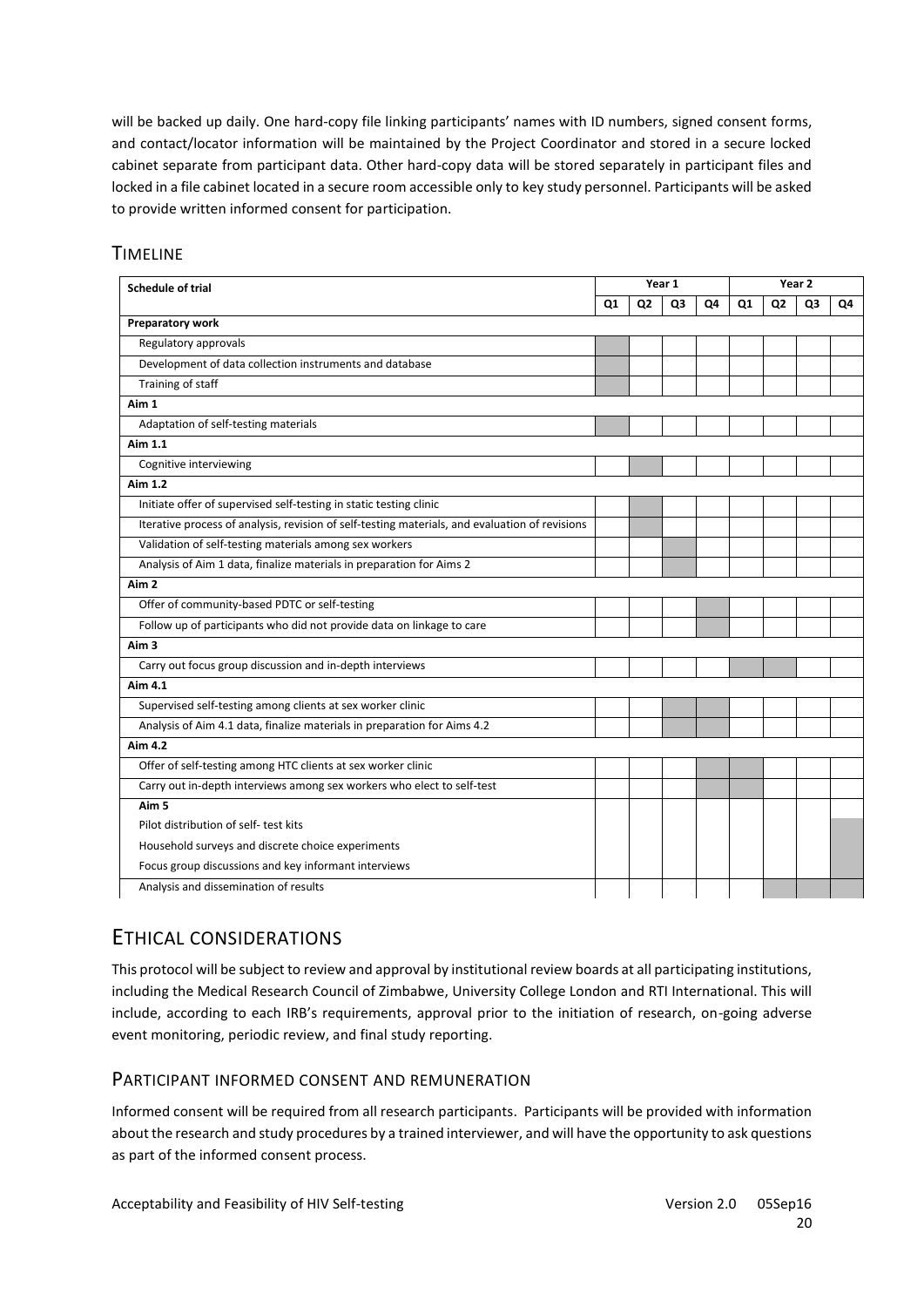Participants will receive financial compensation of the MRCZ standard \$5 for participating in Aim 2, aim 3 and aim 5 and for completing Aim 4.2. Additionally, a small compensation of \$2 in airtime will be provided for completing any SMS or telephone questionnaire data.

# **CONFIDENTIALITY**

The research team will ensure that all research data collected are numbered with a unique ID and not named. A link log which links the unique ID to name will be kept by the project coordinator in Harare in a locked and secure place, separate from the de-identified questionnaire/interview data. Names, phone numbers and other identifying information will be required at the clinic sites for follow up purposes, and will be kept separately from questionnaire and laboratory data. Only the site coordinator, data manager and principal investigator will have access to this information. Laboratory and questionnaire data will be linked using an individual's unique study ID number.

All study staff will undergo GCP and ethics training. All people working with CeSHHAR Zimbabwe sign a confidentiality agreement; they have very strict confidentiality procedures in place.

# STUDY MODIFICATION AND DISCONTINUATION

The study may be modified or discontinued at any time by the IRBs as part of their duties to ensure that research participants are protected.

# PROTOCOL DEVIATIONS AND EXCEPTIONS

The investigator should not implement any deviation from, or changes of, the protocol without prior review and documented approval from the Ethical Committee of an amendment, except where necessary to eliminate an immediate hazard(s) to trial subjects. The investigator should document and explain any deviation from the approved protocol and to file waivers received from the MRCZ, if applicable.

# **REFERENCES**

<span id="page-20-0"></span>1. World Health Organization, United Nations Children's Fund, UNAIDS. Towards Universal Access: Scaling up priority HIV/AIDS intervetnionsin the health sector. Progress report 2010. Geneva: World Health Organization.

2. WHO and UNAIDS. Guidance on Provider-Initiated HIV Testing and Counseling in Health Facilities. Geneva: WHO; 2007.

3. Towards Universal Access by 2010. 2006[. http://www.who.int/hiv/pub/advocacy/universalaccess/en/.](http://www.who.int/hiv/pub/advocacy/universalaccess/en/)

<span id="page-20-1"></span>4. Sterne JA, May M, Costagliola D, et al. Timing of initiation of antiretroviral therapy in AIDS-free HIV-1 infected patients: a collaborative analysis of 18 HIV cohort studies. Lancet 2009; 373(9672): 1352-63.

5. Brinkhof MW, Pujades-Rodriguez M, Egger M. Mortality of patients lost to follow-up in antiretroviral treatment programmes in resource-limited settings: systematic review and meta-analysis. PLoS One 2009; 4(6): e5790.

6. Rosen S, Fox MP, Gill CJ. Patient retention in antiretroviral therapy programs in sub-Saharan Africa: a systematic review. PLoS Med 2007; 4(10): e298.

7. Fox MP, Rosen S. Patient retention in antiretroviral therapy programs up to three years on treatment in sub-Saharan Africa, 2007-2009: systematic review. Trop Med Int Health 2010; 15 Suppl 1: 1-15.

<span id="page-20-2"></span>8. Demographic and Health Surveys. [http://measuredhs.com](http://measuredhs.com/) MEASURE DHS, 2004–present, (accessed 12 September, 2010).

<span id="page-20-3"></span>9. CDC. Vital Signs: HIV Testing and Diagnosis Among Adults --- United States, 2001--2009. MMWR Morbidity and Mortality Weekly Report December 3, 2010; 59(47): 1550-5.

<span id="page-20-4"></span>10. Zimbabwe Central Statistical Agency, Measure DHS. Zimbabwe Demographic and Health Survey 2010- 11. Calverton, Maryland: CSO and Macro International Inc., 2012.